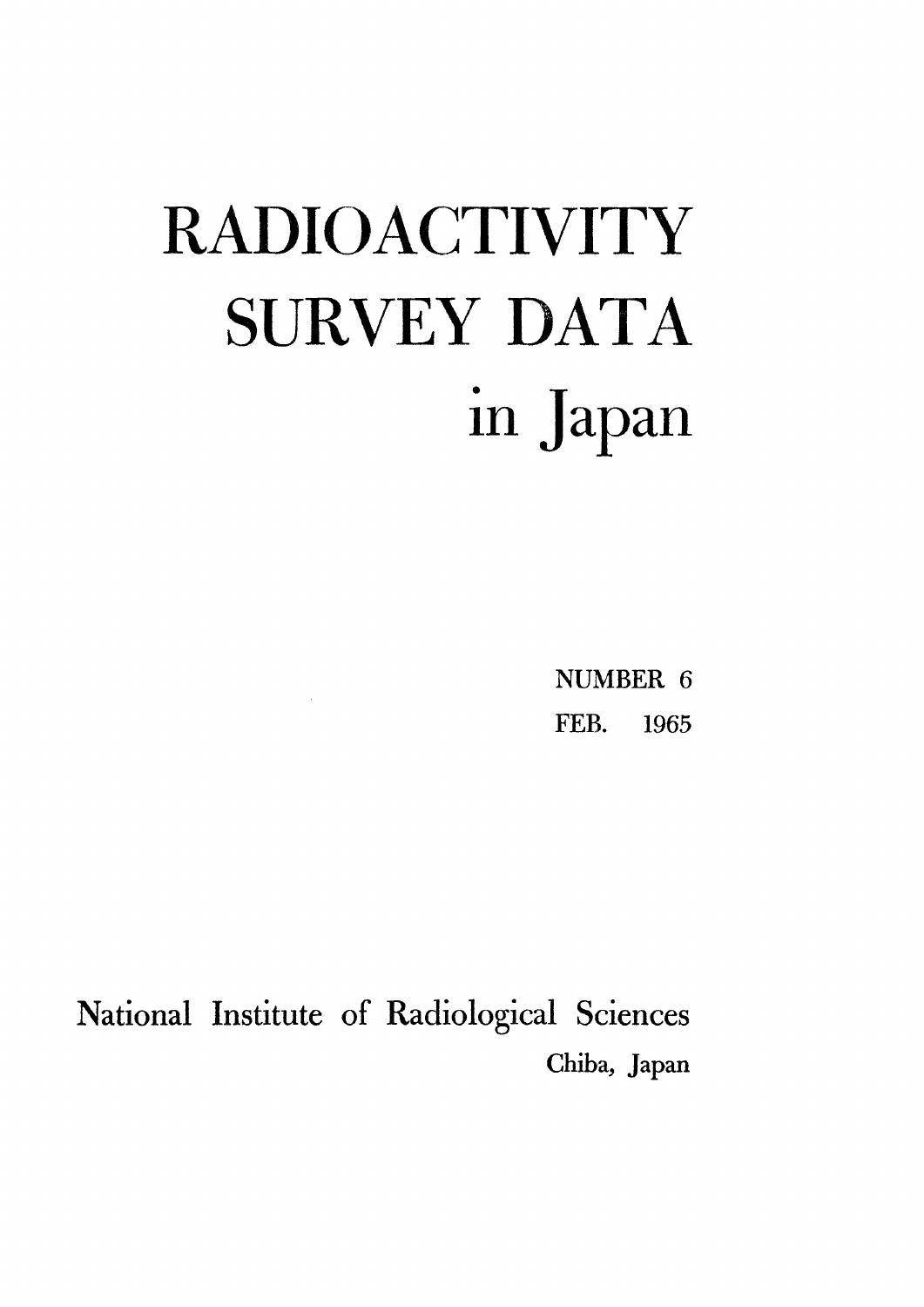In April 1963, in compliance with directives set forth by the Japan Atomic Energy Commisson, the Division of Radioactivity Survey, National Institute of Radiological Sciences was directed to:

1. Collect, record and maintain information on radiation from National and International sources.

2. Analyze the information collected.

3. Establish a radiation survey information exchange center.

As a part of the assignment, data from the Nationwide Radioactivity Survey Network were assembled and compiled in this publication. Present plans are to issue this type of publication on a quarterly basis.

For further information on any subject reported in this issue, readers are referred to the contributors indicated in the table headings.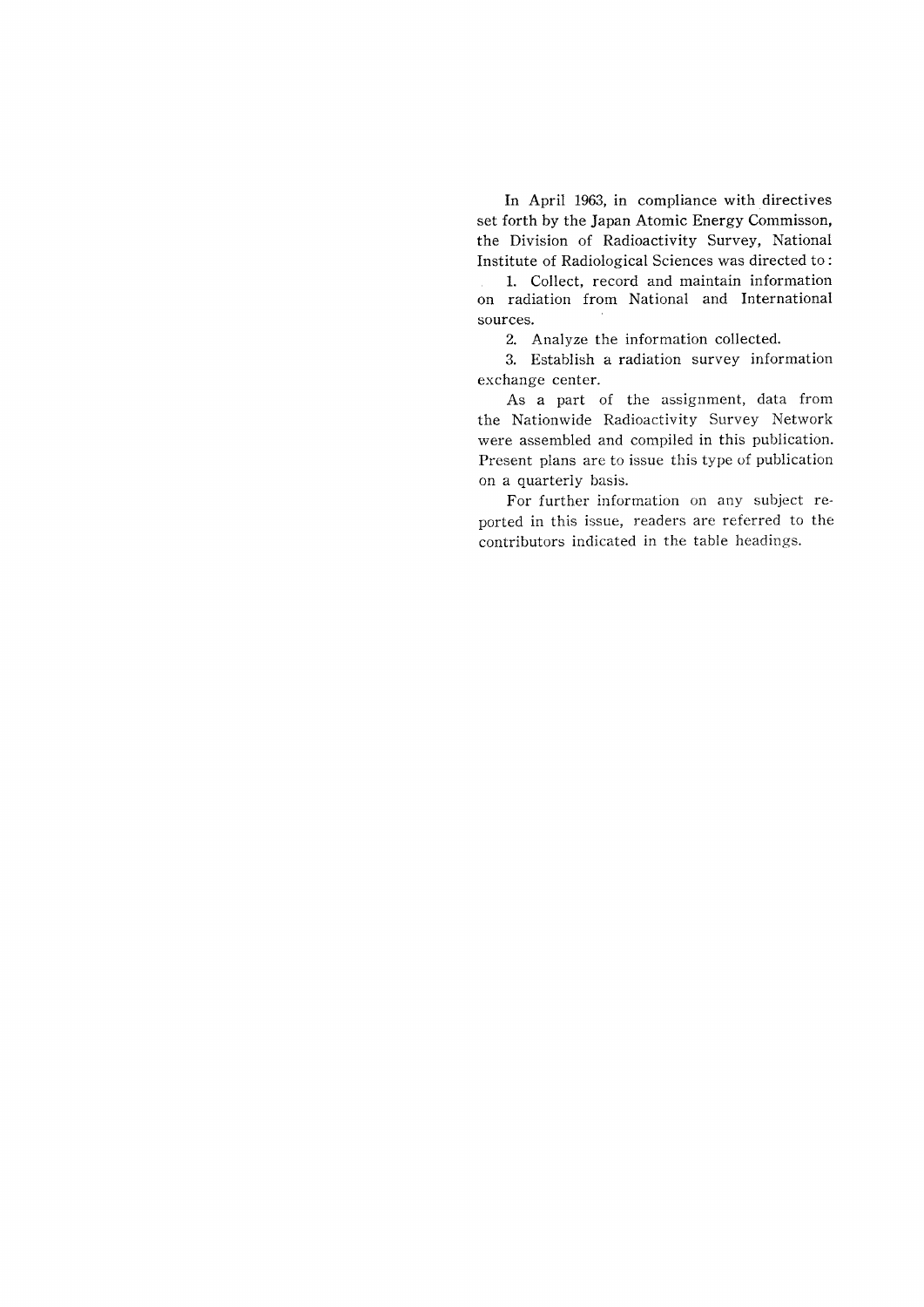# Radioactivity Survey Data inJapan

Number 6

February 1965

#### **Contents**

| Page                                                                | Page                                                                             |
|---------------------------------------------------------------------|----------------------------------------------------------------------------------|
| Meteorological Data                                                 | Strontium-90 and Cesium-137 in Potable Rain<br>water                             |
| Monthly and Cumulative Deposition of<br>Strontium-90 and Cesium-137 | (Japan Analytical Chemistry Research                                             |
| (Japan Analytical Chemistry Research                                | Dietary Data                                                                     |
| Strontium-90, Cesium-137 and Cerium-144 in<br>Air                   | Strontium-90 in Wheat<br>(National Institute of Agricultural Sciences) $-15$     |
| (Japan Analytical Chemistry Research                                | Strontium-90 and Cesium-137 in Milk<br>(National Institute of Animal Industry)16 |
| Water Data                                                          | (Japan Analytical Chemistry Research                                             |

Strontium-90 and Cesium-137 in City Water

(Japan Analytical Chemistry Research

### (National Institute of Radiological Sciences) ··· 9 **Human Data**

Cesium-137 in Human Urine (National Institute of Radiological Sciences) ... 20

#### National Institute of Radiological Sciences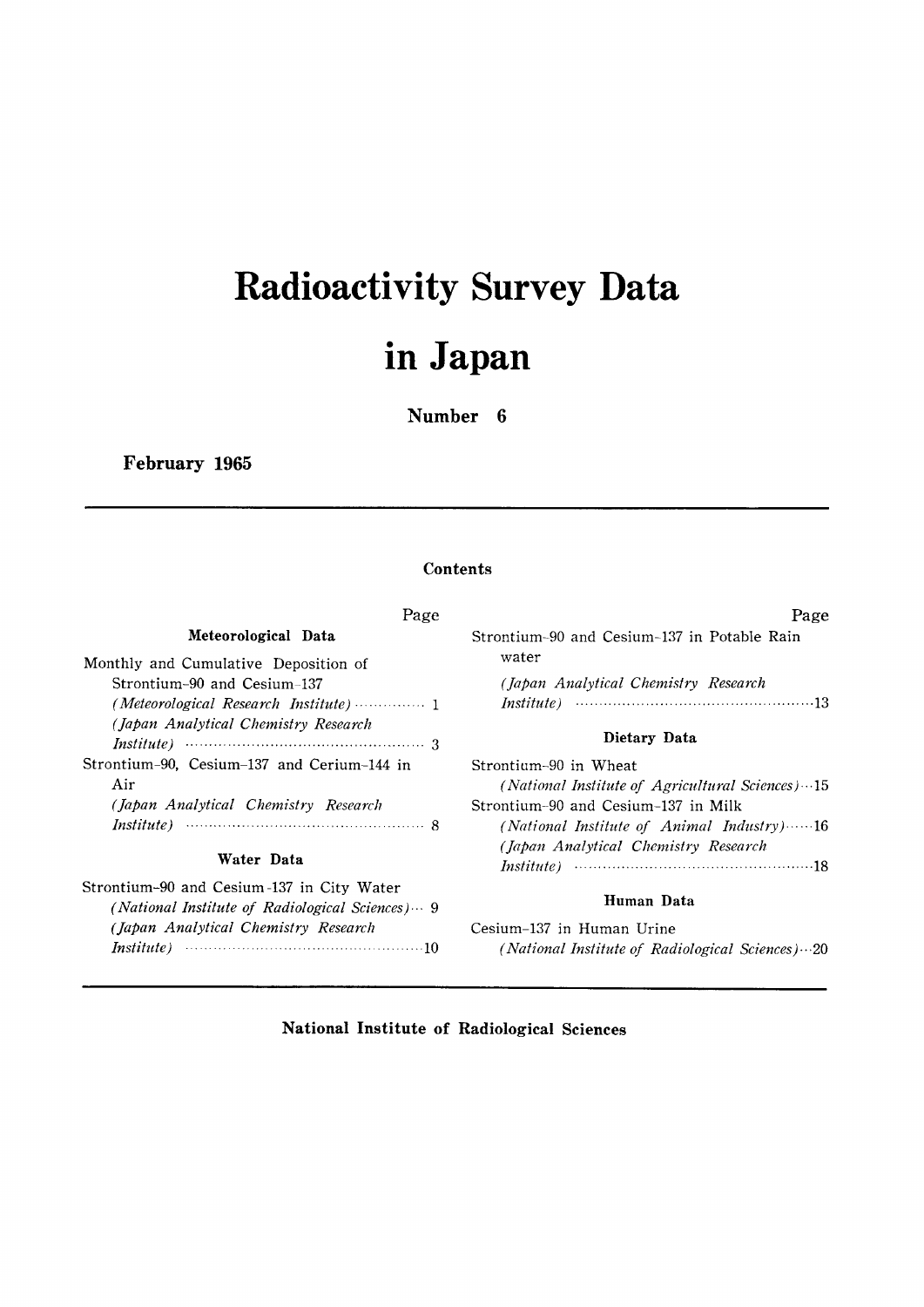# Meteorological Data

#### Monthly and Cumulative Deposition of Strontium-90 and Cesium-137

Part I (Meteorological Research Institute, Tokyo)

Since 1954, rain water and fallout dust have been collected monthly in a receiver (collection area, 1 m<sup>2</sup>) at the Meteorological Research Institute, Tokyo, and the content of strontium-90 and cesium-137 have been determined. The samples, collected monthly (receiver collection area, 0.5 m<sup>2</sup>) at six stations in Japan, have also been analyzed.

The results of observation during the period

from August 1963 to December 1964 are shown in Table 1. Table 2 shows the annual deposition during the period from January 1954 to December 1964. The total cumulative deposition of strontium-90 and cesium-137 reached the levels of  $62.6$ and  $167.9 \text{ mCi/km}^2$  respectively at the end of December 1964 at the Meteorological Research Institute in Tokyo. Figure 1 shows the monthly deposition of strontium-9

|  | Table 1. Monthly Deposition of <sup>90</sup> Sr and <sup>137</sup> Cs $-Aug.$ 1963 to Dec. 1964— |  |
|--|--------------------------------------------------------------------------------------------------|--|
|  | By Y. Miyake, K. Saruhashi, Y. Katsuragi and T. Kanazawa                                         |  |
|  | (Meteorological Research Institute, Tokyo)                                                       |  |

Sapporo (Sapporo District Central Meteorological Observatory) Location:  $43^{\circ}03'$  E,  $141^{\circ}20'$  E (16.9 m) Receiver Collection Area: 0.5 m<sup>2</sup>

|                                            |      | Jan  | Feb   | Mar  | Apr   | May  | Jun   | Jul   | Aug   | Sept | Oct  | <b>Nov</b> | Dec   |
|--------------------------------------------|------|------|-------|------|-------|------|-------|-------|-------|------|------|------------|-------|
| <sup>90</sup> Sr<br>(mCi/km <sup>2</sup> ) | 1964 | 2.24 | 1.03  | 0.94 | 1.47  | 5.24 | 2.65  | 1.13  | 0.58  | 0.49 | 0.79 | 0.33       | 0.52  |
| Precipitation $1964$<br>(mm)               |      | 98.1 | 119.2 | 38.0 | 112.5 | 69.1 | 158.5 | 109.7 | 152.1 | 84.4 | 95.9 | 93.0       | 143.5 |

| <b>Akita</b> (Akita District Meteorological Observatory) |  |  |
|----------------------------------------------------------|--|--|
| Location: $39^{\circ}43'$ N, $140^{\circ}06'$ E (9.1 m)  |  |  |

Receiver Collection Area: 0.5 m<sup>2</sup>

|                                                      | Jan   | Feb  | Mar   | Apr   | May  | Jun  | Jul   | Aug      | Sep   | Oct   | Nov   | Dec   |
|------------------------------------------------------|-------|------|-------|-------|------|------|-------|----------|-------|-------|-------|-------|
| $\frac{{}^{90}\text{Sr}}{(\text{mCi/km}^2)}$<br>1964 | 2.54  | 1.59 | 3.32  | 2.24  | 2.60 | 2.21 | 2.66  | $0.43\,$ | 0.31  | 1.24  | 1.29  | 0.95  |
| Precipitation<br>(mm)<br>1964                        | 160.0 | 80.8 | 118.3 | 399.4 | 85.9 | 70.4 | 235.2 | 276.3    | 196.8 | 149.6 | 263.6 | 125.2 |

Sendai (Sendai District Central Meteorological Observtory)

Location:  $38^{\circ}16'$  N,  $140^{\circ}54'$  E (38.4 m) Receiver Collection Area:  $0.5 \text{ m}^2$ 

|                                          | Receiver Conection Area : 0.0 m |      |      |      |      |       |       |       |       |       |          |      |      |  |
|------------------------------------------|---------------------------------|------|------|------|------|-------|-------|-------|-------|-------|----------|------|------|--|
|                                          |                                 | Jan  | Feb  | Mar  | Apr  | May   | Jun   | Jul   | Aug   | Sep.  | Oct      | Nov. | Dec. |  |
| $\frac{90}{5}$<br>(mCi/km <sup>2</sup> ) | 1964                            | 0.85 | 0.51 | 1.12 | 1.04 | 4.50  | 2.37  | 1.39  | 1.05  | 0.73  | $1.02\,$ | 0.28 | 0.26 |  |
| Precipitation<br>(mm)                    | 1964                            | 99.5 | 55.3 | 53.4 | 51.2 | 120.8 | 148.1 | 187.3 | 342.1 | 324.9 | 65.4     | 62.3 | 37.0 |  |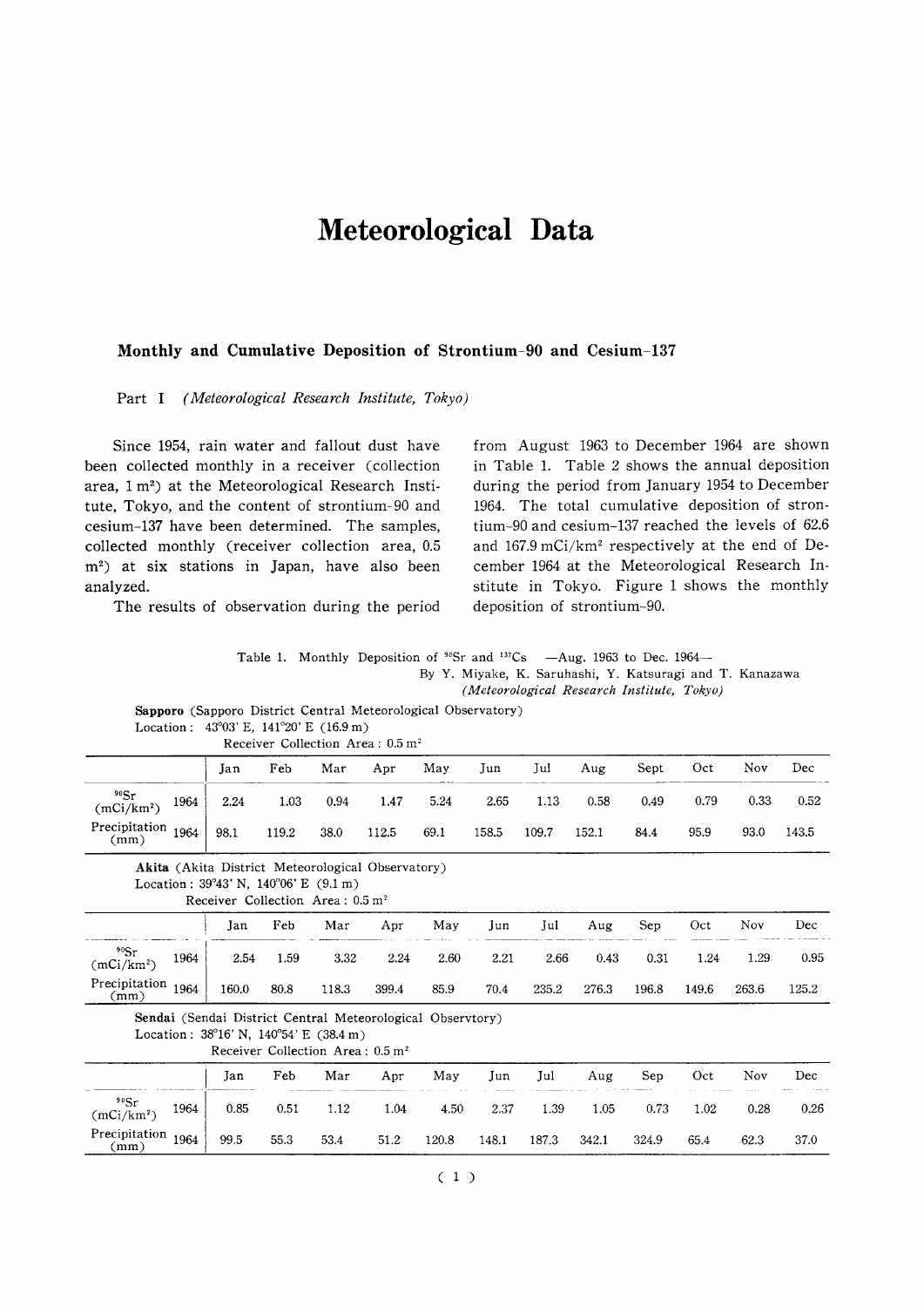#### Table 1. Monthly Deposition of <sup>90</sup>Sr and <sup>137</sup>Cs -Aug. 1963 to Dec. 1964- (continued)

#### Mito (Mito District Meteorological Observatory) Location:  $36^{\circ}23'$  N,  $140^{\circ}28'$  E (29.2 m) Receiver Collection Area: 0.5 m<sup>2</sup>

|                                                  | Jan | Feb | Mar | Apr | May | Jun | Jul | Aug | Sept  | Oct   | Nov  | Dec  |
|--------------------------------------------------|-----|-----|-----|-----|-----|-----|-----|-----|-------|-------|------|------|
| $\frac{90}{5}$<br>(mCi/km <sup>2</sup> )<br>1964 |     |     |     |     |     |     |     |     | 0.34  | 0.67  | 0.23 | 0.16 |
| Precipitation 1964                               |     |     |     |     |     |     |     |     | 113.5 | 139.5 | 51.3 | 49.6 |

#### Tokyo (Meteorological Research Institute)

Location: 35°42' N, 139°39' E

Receiver Collection Area: 1 m<sup>2</sup>

|               |      | Jan   | Feb  | Mar   | Apr  | May  | Jun   | Jul  | Aug   | Sept  | Oct   | Nov  | Dec  |
|---------------|------|-------|------|-------|------|------|-------|------|-------|-------|-------|------|------|
| 90Sr          | 1963 |       |      |       |      |      |       |      | 1.89  | 1.66  | 1.47  | 0.23 | 0.16 |
| $(mCi/km^2)$  | 1964 | 0.80  | 0.50 | 0.76  | 1.58 | 1.50 | 1.24  | 0.53 | 0.28  | 0.45  | 0.63  | 0.20 | 0.13 |
| $137C_S$      | 1963 |       |      |       |      |      |       |      | 7.09  | 5.33  | 4.28  | 0.53 | 0.42 |
| $(mCi/km^2)$  | 1964 | 1.24  | 1.06 | 1.50  | 3.87 | 2.69 | 2.58  | 0.81 | 0.53  | 0.57  | 0.63  | 0.36 | 0.29 |
| 137Cs/Sr90    | 1963 |       |      |       |      |      |       |      | 3.8   | 3.2   | 2.9   | 2.3  | 2.6  |
|               | 1964 | 1.6   | 2.1  | 2.0   | 2.5  | 1.8  | 2.1   | 1.5  | 1.9   | 1.3   | 1.0   | 1.8  | 2.2  |
| Precipitation | 1963 |       |      |       |      |      |       |      | 416.9 | 156.5 | 315.4 | 79.1 | 19.7 |
| (mm)          | 1964 | 130.0 | 43.5 | 107.0 | 95.6 | 75.7 | 120.6 | 46.0 | 115.3 | 159.7 | 131.7 | 56.3 | 54.4 |

#### Tokyo (Tokyo District Central Meteorological Observatory) Location: 35°41' N, 139°46' E (4.1 m)

Receiver Collection Area: 0.5 m<sup>2</sup>

|                              |      | Jan   | Feb  | Mar  | Apr  | May  | Jun   | Jul  | Aug   | Sept       | Oct   | Nov      | Dec  |
|------------------------------|------|-------|------|------|------|------|-------|------|-------|------------|-------|----------|------|
| 90Sr<br>$(mCi/m^2)$          | 1964 | 0.82  | 0.66 | 1.37 | 0.94 | 2.08 | 1.35  | 0.34 | 0.52  | $\rm 0.33$ | 0.64  | ${0.22}$ | 0.13 |
| Precipitation $1964$<br>(mm) |      | 144.6 | 64.0 | 99.7 | 94.2 | 80.4 | 139.9 | 45.9 | 110.8 | 132.4      | 125.0 | 49.0     | 47.5 |

|  |  |  | Osaka (Osaka District Central Meteorological Obseravtory) |  |
|--|--|--|-----------------------------------------------------------|--|
|--|--|--|-----------------------------------------------------------|--|

Location:  $34^{\circ}39'$  N,  $135^{\circ}32'$  E

Receiver Collection Area:  $0.5 \text{ m}^2$ 

|                                              |      | Jan  | Feb  | Mar  | Apr   | May  | Jun   | Jul   | Aug  | Sept  | Oct  | Nov  | Dec  |
|----------------------------------------------|------|------|------|------|-------|------|-------|-------|------|-------|------|------|------|
| $\frac{{}^{90}\text{Sr}}{(\text{mCi/km}^2)}$ | 1964 | 0.68 | 0.56 | 0.91 | 2.31  | 1.06 | 0.56  | 0.58  | 0.11 | 0.16  | 0.41 | 0.18 | 0.10 |
| Precipitation 1964   $\circ$<br>(mm)         |      | 87.2 | 88.7 | 79.8 | 137.4 | 63.6 | 134.1 | 120.7 | 42.4 | 104.5 | 93.5 | 67.8 | 15.3 |

#### Fukuoka (Fukuoka District Central Meteorological Observatory) Location: 33°35' N, 130°23' E (2.1 m) Receiver Collection Area: 0.5 m<sup>2</sup>

|                                            |      | Jan   | Feb  | Mar  | Apr   | May   | Jun   | Jul  | Aug   | Sept  | Oct   | Nov   | Dec  |
|--------------------------------------------|------|-------|------|------|-------|-------|-------|------|-------|-------|-------|-------|------|
| <sup>90</sup> Sr<br>(mCi/km <sup>2</sup> ) | 1964 | 1.07  | 0.71 | 1.52 | 1.17  | 2.02  | 0.58  | 0.24 | 0.21  | 0.23  | 0.36  | 0.32  | 0.30 |
| Precipitation $1964$<br>(mm)               |      | 144.5 | 62.1 | 58.4 | 183.8 | 138.6 | 184.4 | 91.7 | 131.5 | 143.4 | 101.4 | 106.2 | 42.9 |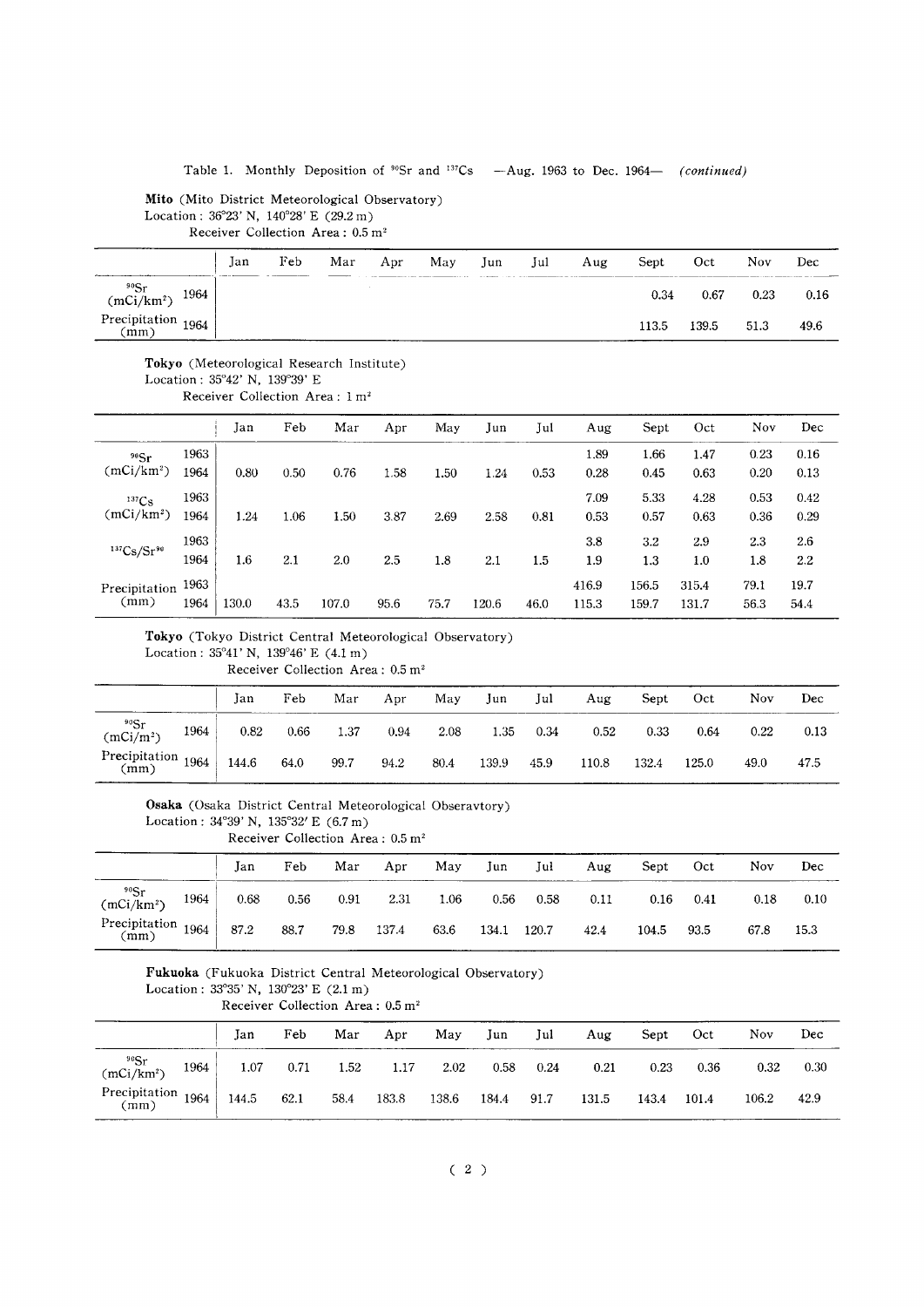|                                      |                                 |                                              |                             |                      | (Unit: $mCi/km^2$ )  |                    |                     |
|--------------------------------------|---------------------------------|----------------------------------------------|-----------------------------|----------------------|----------------------|--------------------|---------------------|
|                                      | 90Sr                            | Tokyo (Met. Res. Inst.)<br>137 <sub>Cs</sub> | Sapporo<br>90 <sub>5r</sub> | Sendai<br>90Sr       | Akita<br>90Sr        | Osaka<br>90Sr      | Fukuoka<br>90Sr     |
| 1954<br>1955<br>1956<br>1957<br>1958 | 1.0<br>0.7<br>3.8<br>3.4<br>5.3 | $29.0*$<br>11.4                              | $23.0*$                     | $22.8*$              | $39.7*$              | $15.6*$            | $27.3*$             |
| 1959<br>1960<br>1961                 | 8.1<br>2.4<br>2.1               | 23.6<br>6.2<br>7.3                           | 2.0<br>2.2                  | 2.5<br>1.9           | 3.1<br>3.8           | 2.1<br>1.1         | 2.6<br>2.8          |
| 1962<br>1963<br>1964                 | 8.1<br>[19.1]<br>8.6            | 21.9<br>52.3<br>16.1                         | 10.6<br>21.3<br>17.4        | 10.1<br>17.0<br>15.1 | 14.6<br>40.3<br>21.3 | 4.4<br>13.8<br>7.6 | 13.4<br>20.0<br>8.7 |
| Total                                | 62.6                            | 167.9                                        | 76.5                        | 69.5                 | 122.9                | 44.5               | 73.7                |

Table 2. Annual deposition of <sup>90</sup>Sr at 6 stations -1954 to 1964-\*Caluculated values with  $\beta$ -artivity

Figure 1. Monthly Deposition of <sup>90</sup>Sr -Since 1956--Meteorological Research Institute in Tokyo-



Part II (Japan Analytical Chemistry Research Institute)

Since May 1963, the Japan Analytical Chemistry Research Institute, on commission by the Sciences and Technology Agency, has measured strontium-90 and cesium-137 content monthly, of samples taken from various locations throughout Japan. Sampling and pretreatment for concentration have been carried out by 24 prefectural

public health laboratories.

The tray has a collection area of 5,000 cm<sup>2</sup>, and is exposed to rain and dust throughout the month. The depth of water in the tray is kept at 10 mm to prevent dust from being blown away. At the end of each month, water in the tray and water used to wash the tray are combined with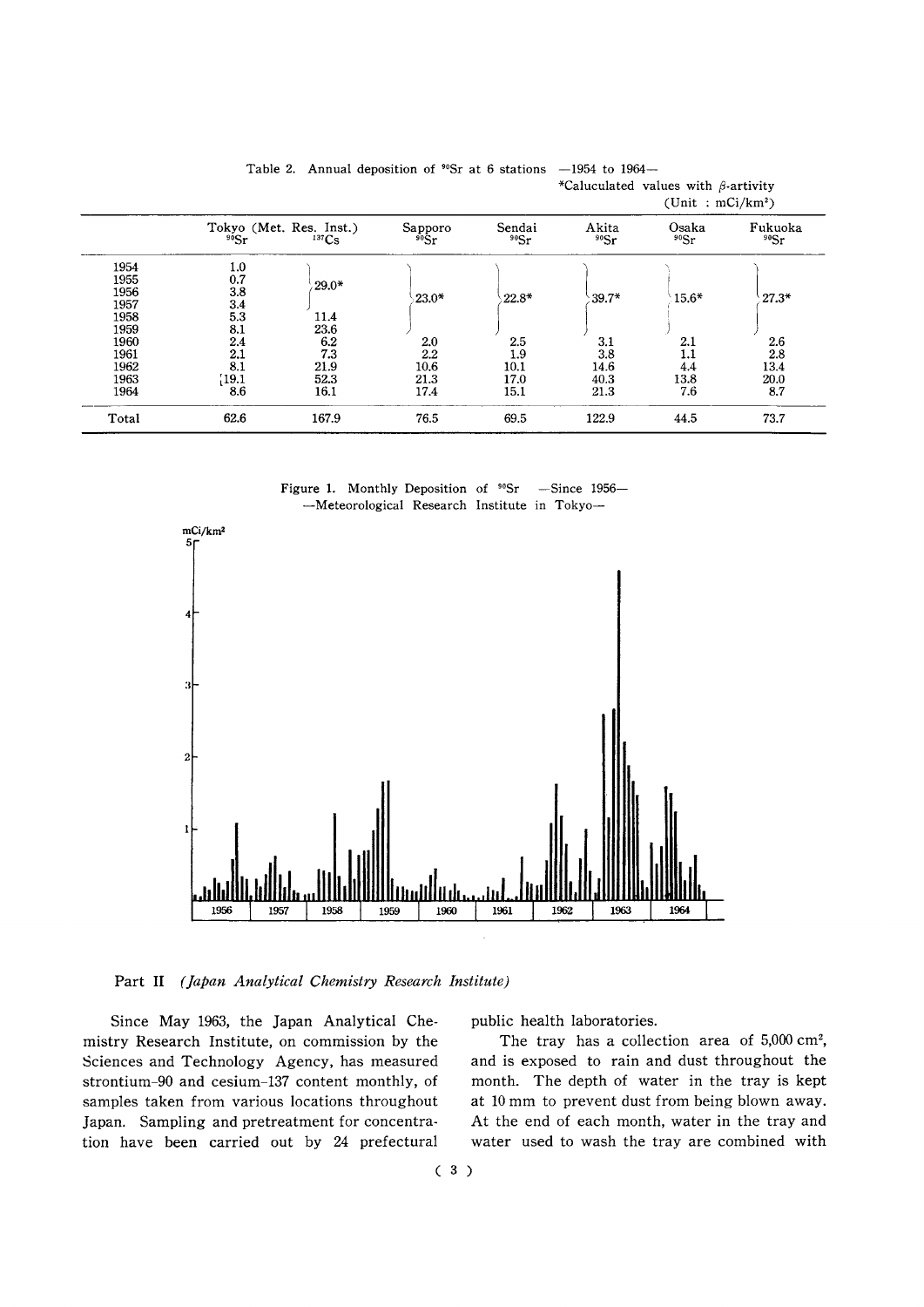with strontium and cesium carriers, and pass through a column filled with sodium type cation exchange resin (Dowex 50 W-X 8,  $50 \sim 100$  mesh), then the column is sent to the Japan Analytical Chemistry Research Institute. The column used was illustrated in Figure 4, Issue No. 2 of this publication.

After a fraction containing both strontium-90 and cesium-137 is eluted from the resin, radiochemical analysis is carried out using the method recommended by the Science and Technology Agency.

Results obtained during the period April to September 1964 are shown in Table 3.

|  | Table 3. $^{90}$ Sr and $^{137}$ Cs in Rain and Dry Fallout -Apr. 1964 to Sept. 1964- |
|--|---------------------------------------------------------------------------------------|
|  | By T. Asari, M. Chiba and M. Kuroda                                                   |

(Japan Analytical Chemistry Research Institute)

| Station                                                                                 | Duration                                                                | Precipitation                  | 90Sr                                 | $137C_S$                             |
|-----------------------------------------------------------------------------------------|-------------------------------------------------------------------------|--------------------------------|--------------------------------------|--------------------------------------|
|                                                                                         | (days)                                                                  | (mm)                           | (mCi/km <sup>2</sup> )               | $(mCi/km^2)$                         |
| Apr 1964                                                                                |                                                                         |                                |                                      |                                      |
| Sapporo, HOKKAIDO                                                                       | 29                                                                      | 115.9                          | 1.78                                 | 2.29                                 |
| Aomori, AOMORI                                                                          | 30                                                                      | 222.6                          | 1.65                                 | 0.79                                 |
| Sendai, MIYAGI                                                                          | $\prime$                                                                | 51.2                           | 1.36                                 | 2.84                                 |
| Akita, AKITA                                                                            | 22                                                                      | 393.2                          | 1.81                                 | 2.87                                 |
| Mito, IBARAGI                                                                           | 30                                                                      | 80.5                           | 1.51                                 | 1.70                                 |
| Konan, SAITAMA<br>Tokyo<br>Yokohama, KANAGAWA<br>Niigata, NIIGATA<br>Kanazawa, ISHIKAWA | $\prime$<br>$\prime$<br>$^{\prime\prime}$<br>$\prime$<br>$\prime$       | 69.8<br>94.2<br>132.2<br>245.6 | 0.96<br>1.52<br>1.20<br>1.53<br>1.81 | 1.42<br>2.40<br>1.51<br>2.23<br>2.12 |
| Fukui, FUKUI                                                                            | $^{\prime\prime}$                                                       | 218.2                          | 1.71                                 | 3.28                                 |
| Shizuoka, SHIZUOKA                                                                      | $^{\prime\prime}$                                                       | 179.0                          | 1.16                                 | 2.12                                 |
| Nagoya, AICHI                                                                           | $\prime$                                                                | 178.6                          | 1.45                                 | 2.12                                 |
| Kyoto, KYOTO                                                                            | $\prime$                                                                | 175.3                          | 1.17                                 | 2.24                                 |
| Osaka, OSAKA                                                                            | 29                                                                      | 137.0                          | 1.53                                 | 1.27                                 |
| Kobe, HYOGO                                                                             | 30                                                                      | 155.4                          | 1.47                                 | 2.27                                 |
| Wakayama, WAKAYAMA                                                                      | $\prime$                                                                | 112.0                          | 1.17                                 | 2.03                                 |
| Tottori, TOTTORI                                                                        | $\prime$                                                                | 100.3                          | 1.31                                 | 2.07                                 |
| Okayama, OKAYAMA                                                                        | $\prime$                                                                | 143.8                          | 1.62                                 | 1.60                                 |
| Hiroshima, HIROSHIMA                                                                    | $\prime$                                                                | 183.6                          | 0.71                                 | 2.26                                 |
| Kochi, KOCHI<br>Fukuoka, FUKUOKA<br>Nagasaki, NAGASAKI<br>Kagoshima, KAGOSHIMA          | $^{\prime\prime}$<br>$\prime$<br>$\prime$<br>$\prime$                   | 467.0<br>271.0<br>227.0        | 5.31<br>1.50<br>3.16<br>2.42         | 8.25<br>2.38<br>5.21<br>3.57         |
| May 1964                                                                                |                                                                         |                                |                                      |                                      |
| Sapporo, HOKKAIDO                                                                       | 32                                                                      | 69.1                           | 1.16                                 | 1.57                                 |
| Aomori, AOMORI                                                                          | 31                                                                      | 75.0                           | 1.20                                 | 0.23                                 |
| Sendai, MIYAGI                                                                          | $\prime$                                                                | 118.3                          | 4.45                                 | 7.69                                 |
| Akita, AKITA                                                                            | 29                                                                      | 85.5                           | 2.26                                 | 3.23                                 |
| Mito, IBARAGI                                                                           | 31                                                                      | 101.3                          | 3.46                                 | 1.27                                 |
| Konan, SAITAMA<br>Tokyo<br>Yokohama KANAGAWA<br>Niigata, NIIGATA<br>Kanazawa, ISHIKAWA  | $^{\prime\prime}$<br>11<br>$^{\prime\prime}$<br>11<br>$^{\prime\prime}$ | 51.1<br>80.4<br>62.3<br>116.4  | 1.19<br>0.74<br>0.89<br>1.61<br>1.30 | 1.85<br>1.04<br>1.16<br>2.71<br>2.47 |
| Fukui, FUKUI                                                                            | 11                                                                      | 75.8                           | 1.24                                 | 2.28                                 |
| Shizuoka, SHIZUOKA                                                                      | $^{\prime\prime}$                                                       | 96.2                           | 0.39                                 | 0.56                                 |
| Nagoya, AICHI                                                                           | $\prime$                                                                | 68.4                           | 1.28                                 | 1.94                                 |
| Kyoto, KYOTO                                                                            | $\prime$                                                                | 94.8                           | 1.42                                 | 2.82                                 |
| Osaka, OSAKA                                                                            | $\prime$                                                                | 53.6                           | 0.63                                 | 0.96                                 |
| Kobe, HYOGO                                                                             | 11                                                                      | 73.0                           | 1.24                                 | 1.73                                 |
| Wakayama, WAKAYAMA                                                                      | $^{\prime\prime}$                                                       | 83.5                           | 1.43                                 | 2.23                                 |
| Tottori, TOTOTRI                                                                        | $^{\prime\prime}$                                                       | 76.2                           | 0.89                                 | 1.27                                 |
| Okayama, OKAYAMA                                                                        | $^{\prime\prime}$                                                       | 45.1                           | 0.58                                 | 0.99                                 |
| Hiroshima, HIROSHIMA                                                                    | 32                                                                      | 50.6                           | 0.72                                 | 1.04                                 |
| Kochi, KOCHI                                                                            | 31                                                                      | 134.1                          | 1.37                                 | 1.15                                 |
| Fukuoka, FUKUOKA                                                                        | 11                                                                      | 138.6                          | 1.18                                 | 1.80                                 |
| Nagasaki, NAGASAKI                                                                      | $^{\prime\prime}$                                                       | 115.0                          | 1.17                                 | 1.00                                 |
| Kagoshima, KAGOSHIMA                                                                    | $\prime$                                                                | 153.6                          | 1.49                                 | 2.32                                 |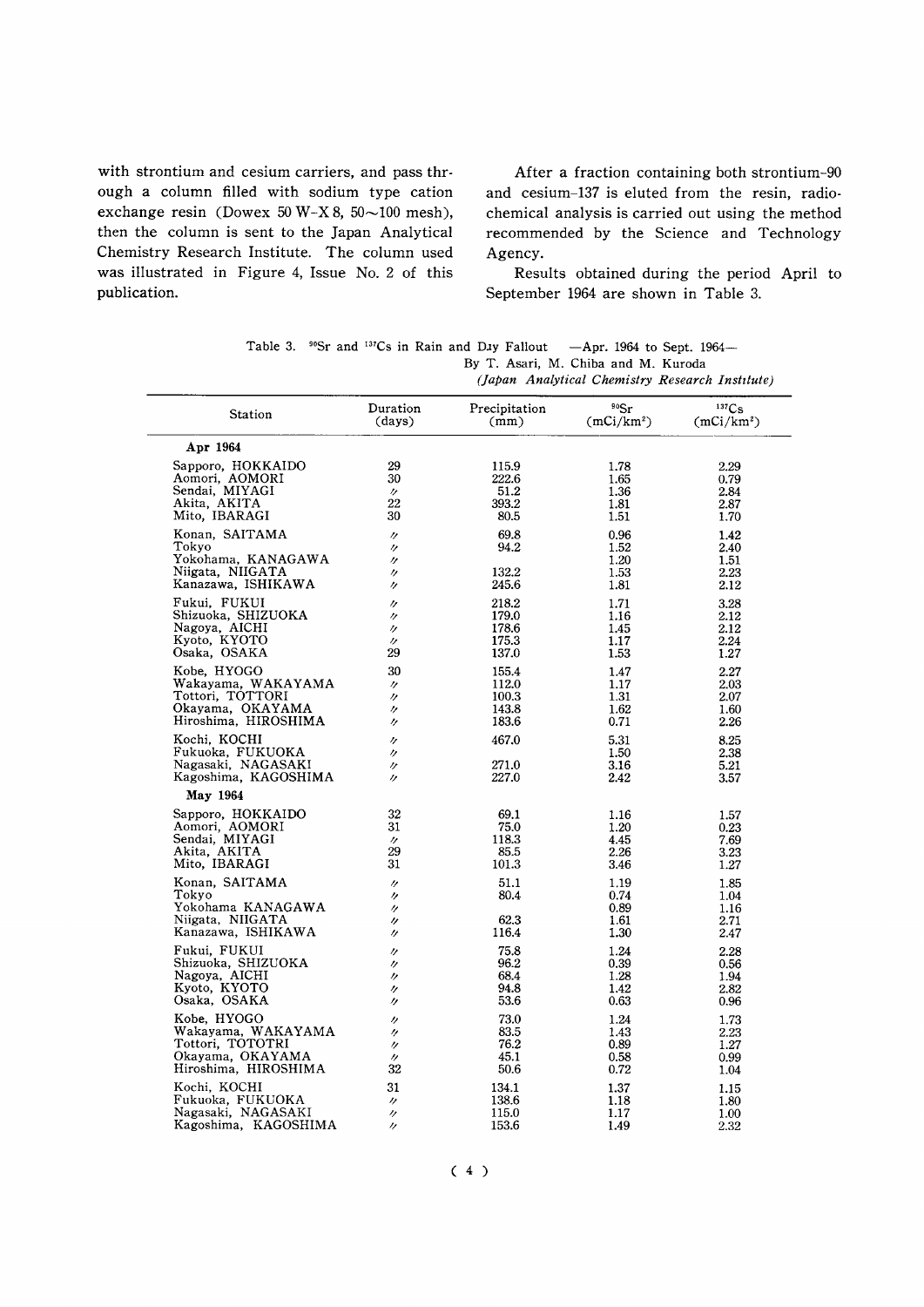| Station                                                     | Duration                                     | Precipitation          | 90Sr                   | 137Cs                  |
|-------------------------------------------------------------|----------------------------------------------|------------------------|------------------------|------------------------|
|                                                             | (days)                                       | (mm)                   | (mCi/km <sup>2</sup> ) | (mCi/km <sup>2</sup> ) |
| Jun 1964                                                    |                                              |                        |                        |                        |
| Sapporo, HOKKAIDO                                           | 30                                           | 149.3                  | 1.84                   | 2.54                   |
| Aomori AOMORI                                               | $^{\prime\prime}$                            | 92.0                   | 1.13                   | 0.13                   |
| Sendai, MIYAGI                                              | $\prime\prime$                               | 148.0                  | 2.23                   | 3.39                   |
| Akita, AKITA                                                | $^{\prime\prime}$                            | 70.4                   | 2.47                   | 3.54                   |
| Mito, IBARAGI                                               | IJ                                           | 108.6                  | 1.97                   | 2.56                   |
| Konan, SAITAMA<br>Tokyo                                     | $^{\prime\prime}$<br>$^{\prime\prime}$       | 104.1<br>139.9         | 1.17<br>1.19<br>0.73   | 3.51<br>1.54<br>1.74   |
| Yokohama, KANAGAWA<br>Niigata NIIGATA<br>Kanazawa, ISHIKAWA | $^{\prime\prime}$<br>11<br>$^{\prime\prime}$ | 156.0<br>98.5<br>238.0 | 1.90<br>2.55           | 2.30<br>3.04           |
| Fukui, FUKUI                                                | $^{\prime\prime}$                            | 205.6                  | 2.17                   | 4.20                   |
| Shizuoka, SHIZUOKA                                          | $^{\prime\prime}$                            | 509.9                  | 1.91                   | 1.91                   |
| Nagoya AICHI                                                | 11                                           | 179.4                  | 1.43                   | 1.90                   |
| Kyoto, KYOTO                                                | $^{\prime\prime}$                            | 227.8                  | 1.91                   | 2.66                   |
| Osaka, OSAKA                                                | 11                                           | 86.5                   | 0.75                   | 0.93                   |
| Kobe, HYOGO                                                 | 〃                                            | 150.0                  | 0.88                   | 1.57                   |
| Wakayama, WAKAYAMA                                          | IJ                                           | 127.6                  | 1.57                   | 0.89                   |
| Tottori, TOTTORI                                            | 32                                           | 166.2                  | 1.17                   | 1.73                   |
| Okayama, OKAYAMA                                            | 30                                           | 208.2                  | 1.10                   | 1.22                   |
| Hiroshima, HIROSHIMA                                        | 29                                           | 346.8                  | 1.71                   | 2.27                   |
| Kochi, KOCHI                                                | 30                                           | 349.1                  | 2.91                   | 4.35                   |
| Fukuoka, FUKUOKA                                            | $^{\prime\prime}$                            | 188.2                  | 1.11                   | 1.60                   |
| Nagasaki, NAGASAKI                                          | $^{\prime\prime}$                            | 336.3                  | 1.27                   | 1.96                   |
| Kagoshima, KAGOSHIMA                                        | $^{\prime\prime}$                            | 565.5                  | 1.46                   | 1.96                   |
| <b>Jul 1964</b><br>Sapporo, SAPPORO                         | 31                                           | 80.7                   | 1.09                   | 1.51                   |
| Aomori, AOMORI                                              | $^{\prime\prime}$                            | 178.0                  | 1.15                   | 0.37                   |
| Sendai, MIYAGI                                              | $^{\prime\prime}$                            | 187.3                  | 1.43                   | 2.10                   |
| Akita, AKITA                                                | $^{\prime\prime}$                            | 235.2                  | 2.90                   | 3.53                   |
| Mito, IBARAGI                                               | $^{\prime\prime}$                            | 119.5                  | 0.86                   | 0.76                   |
| Konan, SAITAMA                                              | 33                                           | 93.5                   | 0.86                   | 1.00                   |
| Tokyo                                                       | 31                                           | 45.9                   | 0.40                   | 0.60                   |
| Yokohama, KANAGAWA                                          | $^{\prime\prime}$                            | 77.9                   | 0.18                   | 0.26                   |
| Niigata, NIIGATA                                            | $^{\prime\prime}$                            | 351.7                  | 1.45                   | 2.48                   |
| Kanazawa, ISHIKAWA                                          | 〃                                            | 680.5                  | 1.33                   | 0.98                   |
| Fukui FUKUI                                                 | "                                            | 464.4                  | 1.45                   | 2.64                   |
| Shizuoka SHIZUOKA                                           | "                                            | 49.3                   | 0.26                   | 0.37                   |
| Nagoya, AICHI                                               | $^{\prime\prime}$                            | 95.2                   | 0.59                   | 0.78                   |
| Kyoto, KYOTO                                                | 11                                           | 153.5                  | 0.91                   | 1.43                   |
| Osaka, OSAKA                                                | $^{\prime\prime}$                            | 120.7                  | 0.44                   | 0.55                   |
| Kobe, HYOGO                                                 | 11                                           | 104.2                  | 0.40                   | 0.62                   |
| Wakayama, WAKAYAMA                                          | $^{\prime\prime}$                            | 74.2                   | 0.36                   | 0.51                   |
| Tottori, TOTTORI                                            | 33                                           | 262.8                  | 1.23                   | 1.85                   |
| Okayama, OKAYAMA                                            | 31                                           | 117.1                  | 0.14                   | 0.29                   |
| Hiroshima, HIROSHIMA                                        | $^{\prime\prime}$                            | 73.1                   | 0.39                   | 0.52                   |
| Kochi, KOCHI                                                | $^{\prime\prime}$                            | 80.5                   | 0.31                   | 0.44                   |
| Fukuoka, FUKUOKA                                            | $^{\prime\prime}$                            | 85.0                   | 0.29                   | 0.35                   |
| Nagasaki, NAGASAKI                                          | $^{\prime\prime}$                            | 63.0                   | 0.08                   | $0.20\,$               |
| Kagoshima, KAGOSHIMA                                        | $^{\prime\prime}$                            | 150.2                  | 0.26                   | 0.42                   |
| Aug 1964                                                    |                                              |                        |                        |                        |
| Sapporo, HOKKAIDO                                           | IJ                                           | 164.1                  | 0.45                   | 0.66                   |
| Aomori, AOMORI                                              | $^{\prime\prime}$                            | 200.9                  | 0.83                   | 0.52                   |
| Sendai, MIYAGI                                              | 27                                           | 272.2                  | 0.42                   | 0.99                   |
| Akita, AKITA                                                | 31                                           | 326.4                  | 0.38                   | 0.42                   |
| Mito, IBARAGI                                               | $^{\prime\prime}$                            | 268.1                  | 0.30                   | 0.38                   |
| Kumagaya, SAITAMA                                           | 28                                           | 136.1                  | 0.40                   | 0.44                   |
| Tokyo                                                       | 31                                           | 110.8                  | 0.15                   | 0.23                   |
| Yokohama, KANAGAWA                                          | $^{\prime\prime}$                            | 103.1                  | 0.24                   | $_{0.30}$              |
| Niigata, NIIGATA                                            | 11                                           | 142.5                  | 0.41                   | 0.53                   |
| Kanazawa, ISHIKAWA                                          | 11                                           | 144.0                  | 0.25                   | 0.51                   |
| Fukui, FUKUI                                                | 33                                           | 269.2                  | 0.47                   | 0.87                   |
| Shizuoka, SHIZUOKA                                          | 31                                           | 101.5                  | 0.24                   | 0.29                   |
| Nagoya, AICHI                                               | $^{\prime\prime}$                            | 170.2                  | 0.20                   | 0.27                   |
| Kyoto, KYOTO                                                | $^{\prime\prime}$                            | 108.7                  | 0.14                   | 0.13                   |
| Osaka, OSAKA                                                | $^{\prime\prime}$                            | 42.4                   | 0.13                   | 0.22                   |

Table 3.  $^{90}$ Sr and <sup>137</sup>Cs in Rain and Dry Fallout -Apr. 1964 to Sept. 1964- (continued)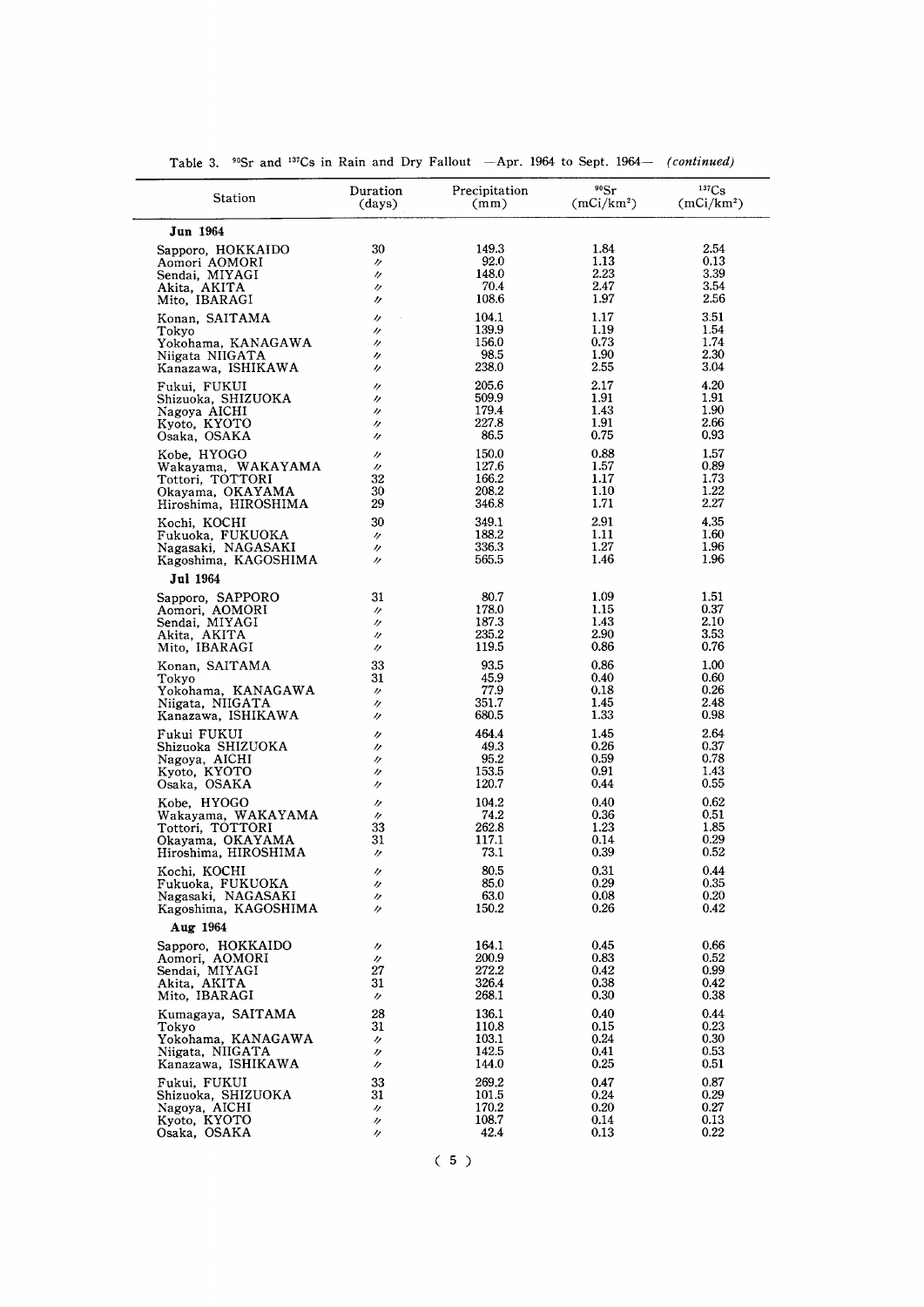| Station              | Duration          | Precipitation | 90Sr        | $137C_S$    |
|----------------------|-------------------|---------------|-------------|-------------|
|                      | (days)            | (mm)          | $(mc/km^2)$ | $(mc/km^2)$ |
| Aug 1964             |                   |               |             |             |
| Kobe, HYOGO          | 31                | 15.3          | 0.12        | 0.10        |
| Wakayama, WAKAYAMA   | $\prime$          | 37.1          | 0.13        | 0.39        |
| Tattori, TOTTORI     | 28                | 162.4         | 0.26        | 0.31        |
| Okayama, OKAYAMA     | 31                | 85.7          | 0.13        | 0.19        |
| Hiroshima, HIROSHIMA | $\prime$          | 96.6          | 0.14        | 0.15        |
| Kochi KOCHI          | $\prime$          | 191.3         | 0.33        | 0.39        |
| Fukuoka, FUKUOKA     | $\prime$          | 107.8         | 0.24        | 0.31        |
| Nagasaki, NAGASAKI   | $^{\prime\prime}$ | 146.0         | 0.17        | 0.36        |
| Kagoshima, KAGOSHIMA | $\prime$          | 298.2         | 0.29        | 0.31        |
| September 1964       |                   |               |             |             |
| Sapporo, HOKKAIDO    | 30                | 96.9          | 0.64        | 0.75        |
| Aomori, AOMORI       | $\prime$          | 92.0          | 0.27        | 0.23        |
| Sendai, MIYAGI       | "                 | 304.2         | 0.84        | 1.04        |
| Akita, AKITA         | 11                | 166.8         | 0.51        | 0.61        |
| Mito, IBARAGI        | $\prime$          | 162.1         | 0.50        | 0.60        |
| Kumagaya, SAITAMA    | 31                | 117.8         | 0.80        | 0.61        |
| Tokyo                | 30                | 132.4         | 0.34        | 0.44        |
| Yokohama, KANAGAWA   | $\prime$          | 205.9         | 0.39        | 0.65        |
| Niigata, NIIGATA     | "                 | 294.5         | 0.75        | 0.99        |
| Kanazawa, ISHIKAWA   | "                 | 375.5         | 0.41        | 0.69        |
| Fukui, FUKUI         | 28                | 170.6         | 0.42        | 0.58        |
| Shizuoka, SHIZUOKA   | 30                | 319.7         | 0.35        | 0.45        |
| Nagoya, AICHI        | $\prime$          | 185.9         | 0.28        | 0.31        |
| Kyoto, KYOTO         | 11                | 144.4         | 0.21        | 0.23        |
| Osaka OSAKA          | $\prime$          | 104.5         | 0.21        | 0.28        |
| Kobe, HYOGO          | $^{\prime\prime}$ | 145.9         | 0.22        | 0.25        |
| Wakayama, WAKAYAMA   | "                 | 92.5          | 0.62        | 0.38        |
| Tottori, TOTTORI     | 31                | 229.9         | 0.66        | 0.87        |
| Okayama OKAYAMA      | 30                | 80.6          | 0.25        | 0.24        |
| Hiroshima, HIROSHIMA | $\prime$          | 109.5         | 0.19        | 0.29        |
| Kochi, KOCHI         | 11                | 208.3         | 0.31        | 0.42        |
| Fukuoka FUKUOKA      | "                 | 119.0         | 0.16        | 0.41        |
| Nagasaki, NAGASAKI   | $^{\prime\prime}$ | 107.0         | 0.13        | 0.21        |
| Kogoshima, KAGOSHIMA | "                 | 184.1         | 0.19        | 0.32        |

Table 3. <sup>90</sup>Sr and <sup>137</sup>Cs in Rain and Dry Fallout -- Apr. 1964 to Sept. 1964- (continued)

Table 4 shows the monthly mean values of strontium-90 and cesium-137 averaged over the 24 stations during the period April 1964 to September 1964. Figure 2 shows the total amount of strontium-90 and cesium-137 deposits during the period May1963 to September 1964.

Table 4 Monthly Mean Values of 24 Stations  $-Apr.$  1963 to Sept. 1964-

| Month     | Precipita-<br>tion<br>(mm) | 90Sr<br>$(pCi/km^2)$ | $137C_S$<br>$(pCi/km^2)$ | 137Cs/99Sr |
|-----------|----------------------------|----------------------|--------------------------|------------|
| Apr 64    | 179.7                      | 1.70                 | 2.53                     | 1.49       |
| May 64    | 87.9                       | 1.37                 | 1.87                     | 1.36       |
| Jun $64$  | 206.3                      | 1.59                 | 2.21                     | 1.39       |
| 64<br>Jul | 164.3                      | 0.77                 | 1.00                     | 1.30       |
| Aug 64    | 154.2                      | 0.28                 | 0.39                     | 1.39       |
| Sept 64   | 172.9                      | 0.40                 | 0.49                     | 1.22       |
|           |                            |                      |                          |            |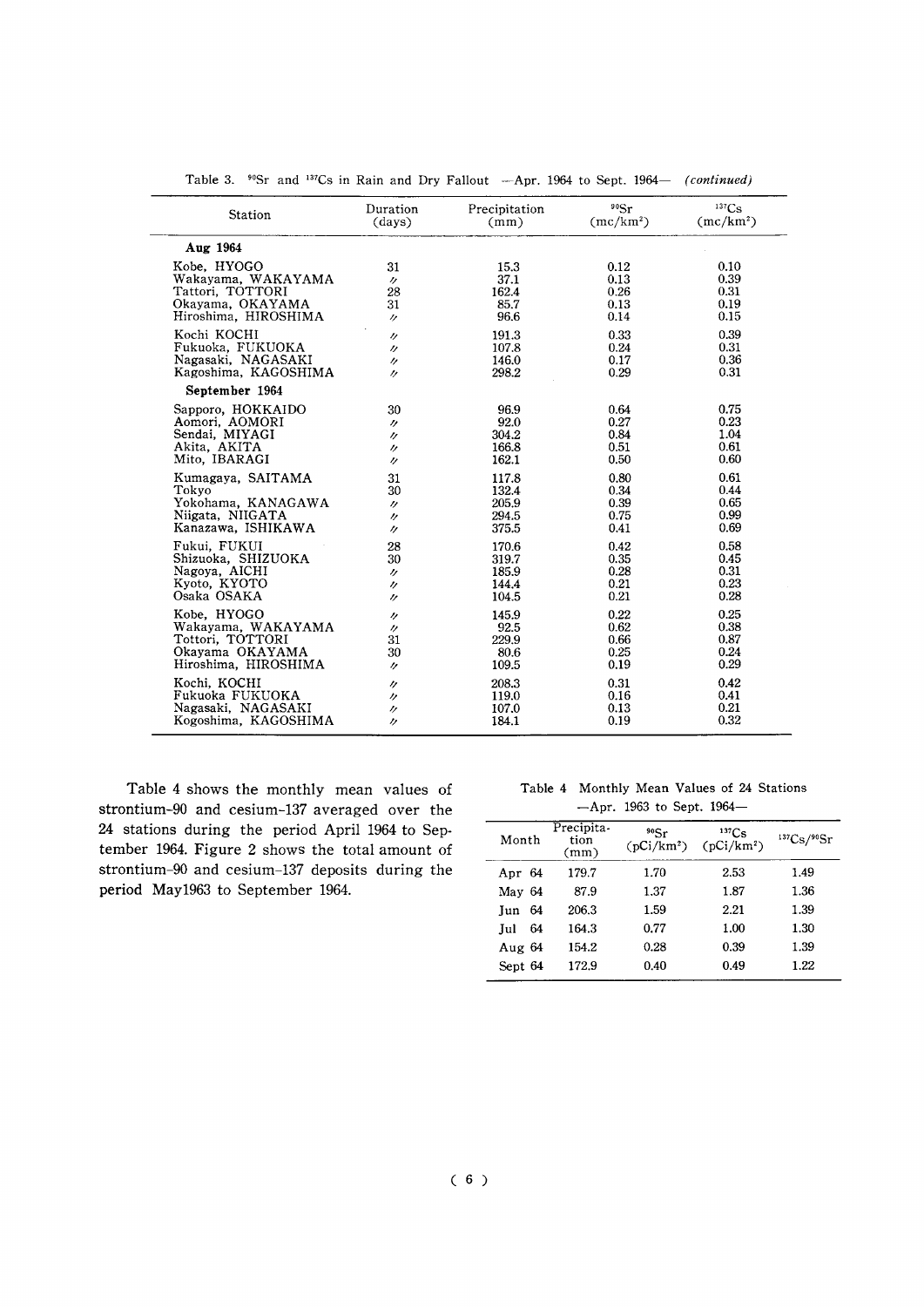|                  | Station   | $Sr-90$<br>$(pCi/km^2)$ | $Cs-137$<br>$(pCi/km^2)$ |
|------------------|-----------|-------------------------|--------------------------|
| 1                | Sapporo.  | 22.3                    | 36.9                     |
| $\boldsymbol{2}$ | Aomori    | 19.5                    |                          |
|                  | 3 Sendai  | 18.1                    | 32.8                     |
| 4                | Akita     | 30.2                    | 38.1                     |
| 5.               | Mito      | 18.0                    | 21.4                     |
| 6.               | Kumagaya  | 14.7                    | 25.0                     |
| 7                | Tokyo     | 12.3                    | 18.9                     |
| 8.               | Yokohama  | 15.1                    | 21.4                     |
| 9.               | Niigata   | 25.7                    | 35.5                     |
| 10 -             | Kanazawa  | 26.6                    | 36.1                     |
| 11               | Fukui     | 24.9                    | 38.7                     |
| 12               | Shizuoka  | 13.8                    | 19.1                     |
| 13               | Nagoya    | 13.0                    | 20.7                     |
| 14               | Kyoto     | 14.4                    | 23,0                     |
| 15.              | Osaka     | 8.1                     | 13.8                     |
| 16.              | Kobe      | 10.0                    | 14.4                     |
| 17 -             | Wakayama  | 9.7                     | 13.0                     |
| 18.              | Tottori   | 23.1                    | 27.0                     |
| 19               | Okayama   | 9.2                     | 12.9                     |
| 20               | Hiroshima | 10.5                    | 16.6                     |
| 21               | Kochi     | 22.3                    | 30.7                     |
| 22               | Fukuoka   | 12.4                    | 17.1                     |
| 23               | Nagasaki  | 15.5                    | 23.8                     |
| 24               | Kagoshima | 14.0                    | 18.9                     |

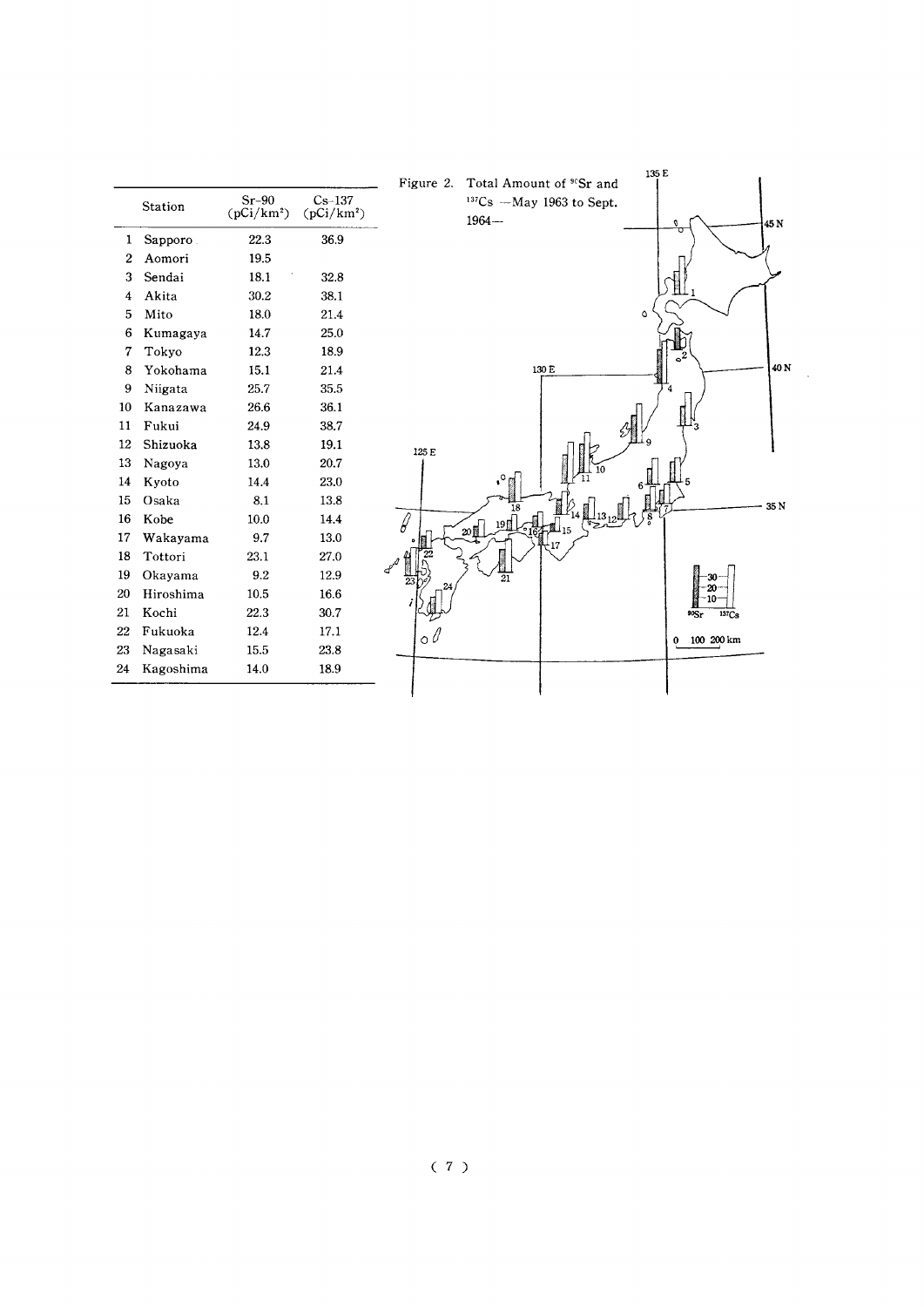#### Strontium-90, Cesium-137 and Cerim-144 in Air

#### (Japan Analytical Chemistry Research Institute)

The Japan Analytical Chemistry Research Institute has started to analyses of strontium-90, cesium-137 and cerium-144 content in air, on commssion by the Science and Technology Agency, in April 1964.

Samples are collected by the prefectural

public health laboratories of Hokkaido, Fukui and Aichi, using a cottrel type dust collector (1,200) liters per hour).

Results obtained during the period April to June. 1964 are shown in Table 5.

| Table 5. $^{90}Sr$ , $^{137}Cs$ and $^{144}Ce$ in Air |  |  |  |  |  |  |  |
|-------------------------------------------------------|--|--|--|--|--|--|--|
|-------------------------------------------------------|--|--|--|--|--|--|--|

By T. Asari, M. Chiba and M. Kuroda

(Japan Analytical Chemistry Research Institute)

| Location          | Duration | Air inhaled | Efficiency of  | 90Sr        | $137C_S$    | 144Ce           |
|-------------------|----------|-------------|----------------|-------------|-------------|-----------------|
|                   | (days)   | $(m^3)$     | cottrel $(\%)$ | $(pCi/m^3)$ | $(pCi/m^3)$ | $\rm (pCi/m^3)$ |
| April 1964        |          |             |                |             |             |                 |
| Sapporo, HOKKAIDO | 12       | 7.800       | 93             | 0.058       | 0.085       | 0.48            |
| Fukui, FUKUI      | 12       | 8,664       | 96             | 0.058       | 0.036       | 0.24            |
| Nagoya, AICHI     | 6        | 2,340       | 95             | 0.017       | 0.026       | 0.14            |
| May 1964          |          |             |                |             |             |                 |
| Sapporo, HOKKAIDO | 13       | 8,400       | 93             | 0.029       | 0.098       | 0.50            |
| Fukui, FUKUI      | 12       | 8.664       | 96             | 0.057       | 0.080       | 0.41            |
| Nagoya, AICHI     | 7        | 2.430       | 95             | 0.023       | 0.036       | 0.19            |
| <b>June 1964</b>  |          |             |                |             |             |                 |
| Sapporo, HOKKAIDO | 14       | 7,800       | 93             | 0.032       | 0.046       | 0.30            |
| Fukui, FUKUI      | 9        | 6.498       | 96             | 0.038       | 0.054       | 0.29            |
| Nagoya, AICHI     | 7        | 2.880       | 95             | 0.015       | 0.027       | 0.14            |

<sup>144</sup>Ce: Converted Values as of 15th of each Month

#### Note:

#### Analytical Method of Ce-144 in Air

#### Preparation of Samples for Analyses

Dry the sample at  $110^{\circ}$ C, then subject it to dry ashing at each prefectural public health laboratories.

#### **Analytical Procedure**

- 1) Dissolve the ash in HCl. Fuse the insoluble material with  $Na_2CO_3$  and dissolve in  $HNO_3$ and  $H_2O_2$ .
- 2) Adjust the pH of the solution to 4.0-4.2 and precipitate the rare earths and the alkaline earth metals as oxalate.
- 3) Convert the oxalate to ash at 600-700°C and dissolve in  $HNO<sub>4</sub>$  and  $H<sub>2</sub>O<sub>2</sub>$ .
- 4) In order to remove alkaline earth metals add ammonia to the solution. (in the case of analysing Sr-90 use the filtrate obtained here.)
- 5) Dissolve the hydroxide of rare earths in HNO<sub>3</sub>. Oxidize cerium to quadrivalent state with sodium bromate and extract it by methyl isobuthyl ketone.
- 6) Back-extract cerium into the aqueous layer containing  $H_2O_2$  (cerium being reduced to trivalent state) and pricipitate it as oxalate.
- 7) Ignite the oxalate to  $CeO<sub>2</sub>$  and weigh. Calculate the recovery of cerium.
- 8) Mount the oxide on a counting tray and measure the  $\beta$ -activity of Ce-144 and Pr-144 with a low back-ground gas flow counter.
- 9) Correct the observed activity for the recovery and thickness of the sample and for the counting efficiency. Calculate the activity of Ce-144 of the original sample.

Ref. L. F. Glendenin et al., Anal. Chem., 37 59  $(1955).$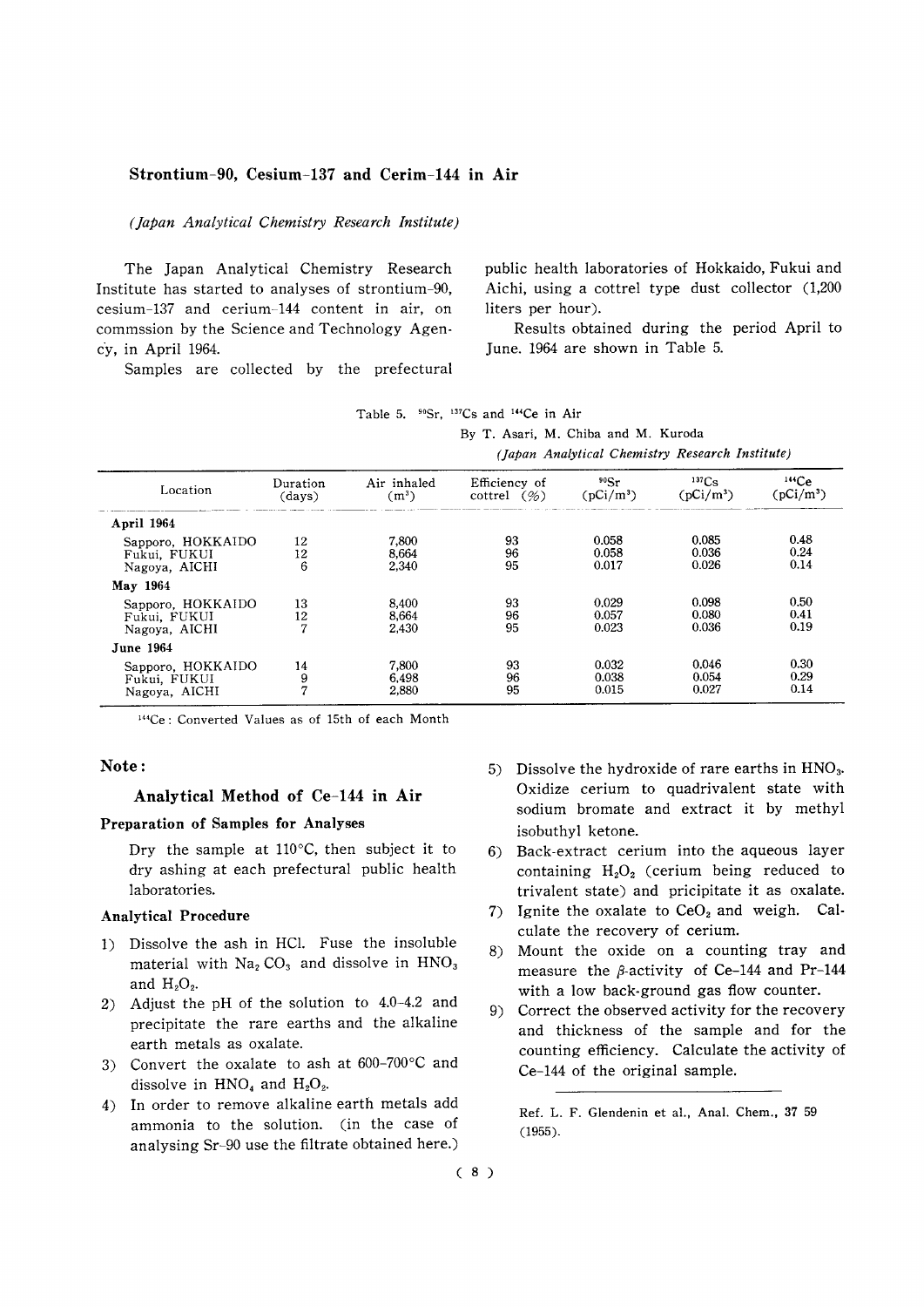# Water Data

#### Strontium-90 and Cesium-137 in City Water

Since December 1961, the National Institute of Radiological Sciences (Part 1) has analyzed the strontium-90 and cesium-137 content in city water. However, in April 1963, a major portion of this work was transferred to the Japan Analytical

Chemistry Research Institute (Part II). Sampling and pretreatment for concentration have been carried out by 24 prefectural public health laboratories.

Part I (National Institute of Radiological Sciences)

At present, the National Institute of Radiological Sciences is in charge of the analysis of strontium-90 and cesium-137 in city water samples from Tokyo, Niigata and Osaka prefectures, to compare the amount of radionuclides in "source water" and "treated water" collected from the same water supply system.

To accomplish this, two type of city water samples were collected every other month in a city in each prefecture. One is the "source water" collected before the treatment, the other, "treated water" collected from a tap.

To concentrate strontium-90 and cesium-137. the ion exchange method has been used. An "A" type column, filled with sodium cation exchange resin (Dowex 50 W-X 8, 50-80 mesh), and 100 ml of carrier solution, containing both 100 mg of strontium and cesium, were sent in advance from the National Institute of Radiologicrl Sciences to each prefectural public health laboratory. The column used was illustrated in Figure 2, Issue No. 2 of this publication. At each prefectural public health laboratory, a 100 liter water sample is passed through the column at the rate of 12 liters per hour, then the column "A" is sent back to the National Institute of Radiological Sciences.

At the National Institute of Radiological Sciences, after 2 liter of 5%-oxalic acid is passed through the column, strontium and cesium adsorbed by the resin are eluted by 3 liters of  $3N$ hydrochloric acid. The hydrochloric acid fraction is analyzed using the method recommended by the Science and Technology Agency.

Results obtained during the period April to August 1964 are shown in Table 6.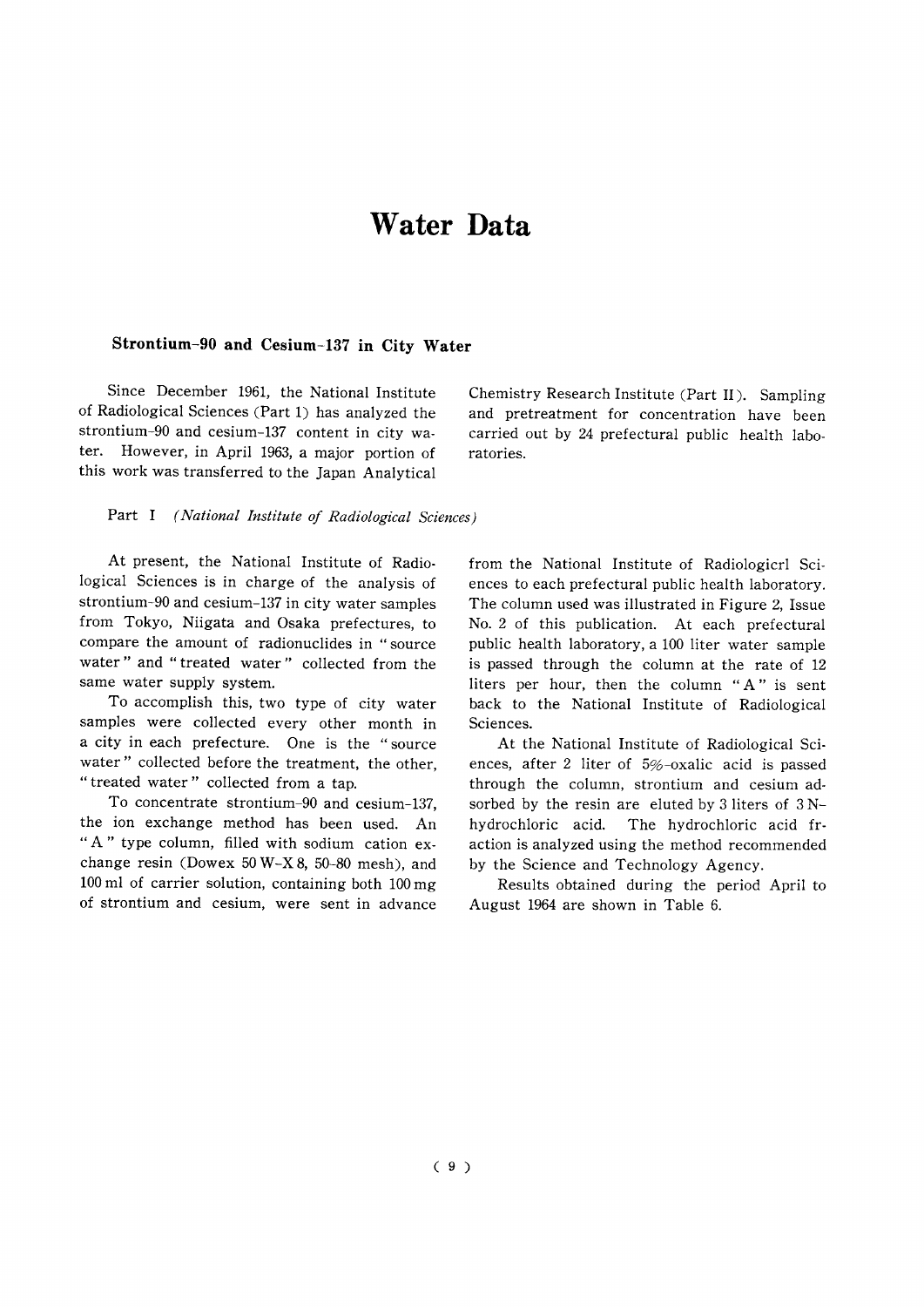|                   |                                 |      | (National Institute of Radiogical Sciences) |                                  |      |       |  |  |
|-------------------|---------------------------------|------|---------------------------------------------|----------------------------------|------|-------|--|--|
| City              | Source                          | Type | Date                                        | $^{90}Sr(pCi/l)^{-137}Cs(pCi/l)$ |      | $pH*$ |  |  |
| April, May 1964   |                                 |      |                                             |                                  |      |       |  |  |
| Tokyo             | Edo River sf.                   | SW.  | 30 Apr 64                                   | 0.70                             | 0.29 | 6.8   |  |  |
| $\prime\prime$    | $^{\prime\prime}$               | TW.  | $\mathcal{U}$                               | 0.55                             | 0.14 | 6.9   |  |  |
| Niigata, NIIGATA  | Agano River sf.                 | SW.  | 24 Apr 64                                   | 1.36                             | 0.50 | 6.7   |  |  |
| $^{\prime\prime}$ | $\prime\prime$                  | TW.  | $\mathcal{U}$                               | 0.71                             | 0.16 | 6.6   |  |  |
| Osaka, OSAKA      | Yodo River sf.                  | S W  | 23 Apr 64                                   | 1.06                             | 0.24 | 7.0   |  |  |
| $\eta$ .          | $\overline{B}$                  | TW - | 11 May 64                                   | 1.01                             | 0.18 | 6.4   |  |  |
| June, July 1964   |                                 |      |                                             |                                  |      |       |  |  |
| Tokyo             | Edo River sf.                   | SW.  | 16 Jun 64                                   | 1.14                             | 0.17 |       |  |  |
| $^{\prime\prime}$ | $\prime\prime$                  | TW.  | $\mathcal{U}=\mathcal{U}$                   | 1.05                             | 0.15 |       |  |  |
| Niigata, NIIGATA  | Agano River sf.                 | SW.  | 7 Jul 64                                    | 1.06                             | 0.39 | 7.1   |  |  |
| $\prime$          | $\frac{1}{2}$                   | TW.  | $\mathcal{U}$                               | 1.05                             | 0.21 | 6.6   |  |  |
| Osaka, OSAKA      | Yodo River sf.                  | S W  | 8 Jun 64                                    | 1.19                             | 0.35 | 7.0   |  |  |
| $\prime\prime$    | $^{\prime\prime}$               | TW - | 11 Jun 64                                   | 1.18                             | 0.22 | 6.6   |  |  |
| August 1964       |                                 |      |                                             |                                  |      |       |  |  |
| Tokyo             | Edo River sf.                   | SW.  | 28 Aug 64                                   | 0.69                             | 0.12 | 7.4   |  |  |
| $^{\prime\prime}$ | $^{\prime\prime}$               | TW.  | $\mathcal{U}$                               | 0.52                             | 0.11 | 7.2   |  |  |
| Niigata, NIIGATA  | Agano River sf.                 | SW.  | 28 Aug 64                                   | 0.78                             | 0.30 | 7.2   |  |  |
| $^{\prime\prime}$ | $\mathcal{U}$ and $\mathcal{U}$ | TW.  | $\mathcal{U}=\mathcal{U}$                   | 0.74                             | 0.20 | 7.1   |  |  |
| Osaka, OSAKA      | Yodo River sf.                  | SW   | 18 Aug 64                                   | 0.92                             | 0.22 | 7.0   |  |  |
| $^{\prime\prime}$ | $^{\prime\prime}$               | TW.  | 24 Aug 64                                   | 0.79                             | 0.21 | 6.4   |  |  |

Table 6.  $^{90}$ Sr and <sup>137</sup>Cs in Source water and Treated Water -Apr. to Aug. 1964-By M. Saiki, H. Kamada and E. Shimizu (Mational Institute of Dadiomical Sciences)

Note:  $*$  By notice from each prefectural public health laboratory

SW and TW indicates Source and Treated Water respectively. sfindicates surface water.

#### Part II (Japan Analytical Chemistry Research Institute)

Since May 1963, the Japan Analytical Chemistry Research Institute, on commission by the Science and Technology Agency, has analyzed the strontium-90 and cesium-137 content in city water from 21 prefectures twice a month, to continue the work carried out by the National Institute of Radiological Sciences up to March 1963.

"Source water" is the only type of city water sample being collected.

The analytical procedure applied is the same as that used in Part I (National Institute of Radiological Sciences).

Results obtained during the period April to October 1964 are shown in Table 7.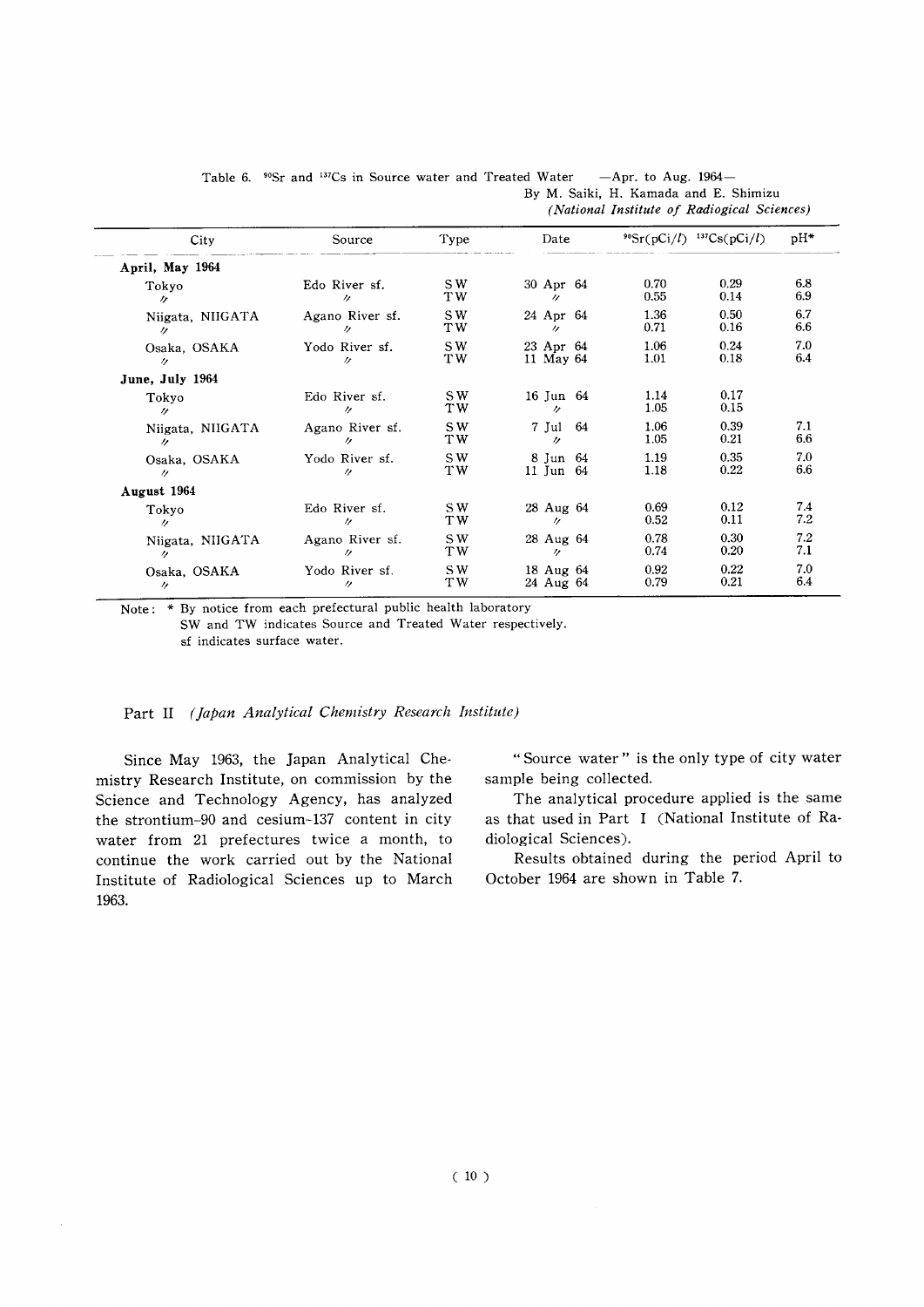#### Table 7.  $^{90}$ Sr and <sup>137</sup>Cs in Source Water -Apr. to Jun. 1964-By T. Asari and M. Chiba and M. Kuroda (Japan Analytical Chemistry Research Institute)

 $\overline{a}$ 

|                                          |                                                 |                    | 90Sr         | $137C_S$            |            | Nature of Water                       |
|------------------------------------------|-------------------------------------------------|--------------------|--------------|---------------------|------------|---------------------------------------|
| City                                     | Source                                          | Date               |              | $(pCi/l)$ $(pCi/l)$ | pH         | Appearance                            |
| April 1964                               |                                                 |                    |              |                     |            |                                       |
| Sapporo, HOKKAIDO                        | Toyohira River sf.                              | 21 Apr             | 0.42         | 0.11                | 7.0        | slight muddy                          |
| Aomori, AOMORI                           | Yokouchi River sf.                              | 28 Apr<br>30 Apr   | 0.48<br>0.62 | 0.33<br>0.15        | 6.8<br>7.0 | clear<br>clear                        |
| Sendai, MIYAGI<br>Akita, AKITA           | Okura and Aoshita Rivers sf.<br>Asahi River sf. | 27 Apr             | 0.28         | 0.34                | 6.4        | slight muddy                          |
| Mito, IBARAGI                            | Naka River sf. and rb.                          | 28 Apr             | 0.22         | 0.21                | 7.2        |                                       |
| Urawa, SAITAMA                           | Well                                            | 20 Apr             | 0.01         | 0.09                | 7.4        |                                       |
| Tokvo                                    | Tama River sf.                                  | 25 Apr             | 0.28<br>0.04 | 0.37<br>0.02        | 7.3        |                                       |
| Odawara, KANAGAWA<br>Niigata, NIIGATA    | Sakawa River rb.<br>Shinano River sf.           | Apr<br>23 Apr      | 0.98         | 0.25                | 6.9        | slight muddy (yellow)                 |
| Kanazawa, ISHIKAWA                       | Sai River sf. and rb.                           | 22 Apr             | $1.00\,$     | 0.11                | 7.2        | slight muddy                          |
| Shimizu, SHIZUOKA                        | Okitsu River rb.                                | 27 Apr             | 0.06         | 0.05                | 7.4        | clear                                 |
| Nagoya, AICHI<br>Kyoto, KYOTO            | Kiso River sf.<br>Biwa Lake sf.                 | 24 Apr<br>21 Apr   | 0.36<br>1.31 | 0.11<br>0.28        | 6.7<br>7.6 | clear<br>clear                        |
| Osaka, OSAKA                             | Yodo River sf.                                  | 23 Apr             | 1.21         | 0.73                | 6.8        |                                       |
| Kobe, HYOGO                              | Chikari River sf.                               | 27 Apr             | 0.10         | 0.17                | 6.9        | slight muddy (yellow)                 |
| Wakayama, WAKAYAMA                       | Kino River sf. and rb.                          | 30 Apr             | 0.23         | 0.28                | 7.2        | slight muddy                          |
| Tottori, TOTTORI                         | Bitani Storing Reservoir sf.                    | 23 Apr             | 0.49         | 0.27                | 6.8        | slight muddy (white)                  |
| Okayama, OKAYAMA<br>Hiroshima, HIROSHIMA | Asahi River rb.<br>Ota River sf. and rb.        | 24 Apr<br>$20$ Apr | 0.43<br>0.44 | 0.12<br>0.12        | 7.1<br>7.0 | clear<br>slight muddy                 |
| Kochi, KOCHI                             | Kagami River rb.                                | 22 Apr             | 0.18         | 0.26                | 7.2        | clear                                 |
| Fukuoka, FUKUOKA                         | Muromi River rb.                                | 30 Apr             | 0.48         | 0.28                | 6.8        | clear                                 |
| Nagasaki, NAGASAKI                       | Storing Reservoir sf.                           | 24 Apr             | 0.62         | 0.57                | 8.2        | slight muddy (white)                  |
| Kagoshima, KAGOSHIMA                     | Nanakubo Spring                                 | 30 Apr             | 0.04         | 0.07                | 6.8        |                                       |
| Yoshida-mura, FUKUI                      | Stream sf.                                      | 30 Apr             | 0.15         | 0.07                | 7.6        | clear                                 |
| <b>June 1964</b>                         |                                                 |                    |              |                     |            |                                       |
|                                          |                                                 |                    |              |                     |            |                                       |
| Sapporo, HOKKAIDO<br>Aomori, AOMORI      | Toyohira River sf.<br>Yokouchi River sf.        | 18 Jun<br>11 Jun   | 0.39<br>0.20 | 0.12<br>0.21        | 7.1<br>7.0 | clear<br>clear                        |
| Sendai, MIYAGI                           | Okura and Aoshita Rivers sf.                    | 30 Jun             | 0.69         | 0.42                | 7.0        | slight muddy                          |
| Akita, AKITA                             | Asahi River sf.                                 | 29 Jun             | 0.51         | 0.41                | 6.8        | clear                                 |
| Mito, IBARAGI                            | Naka River sf. and rb.                          | 11 Jun             | 0.43         | 0.14                | 7.1        | slight muddy                          |
| Urawa, SAITAMA                           | Well                                            | 8 Jun              | 0.03         | 0.17                | 7.5        | clear                                 |
| Tokyo<br>Odawara, KANAGAWA               | Tama River sf.<br>Sakawa River rb.              | $19$ Jun<br>Jun    | 0.29<br>0.07 | 0.06<br>0.04        | 7.0        | muddy (white)                         |
| Niigata, NIIGATA                         | Shinano River sf.                               | 12 Jun             | 0.11         | 0.08                | 7.0        | slight muddy                          |
| Kanazawa, ISHIKAWA                       | Sai River sf. and rb.                           | 11 Jun             | 0.77         | 0.08                | 7.2        | slight muddy                          |
| Shimizu, SHIZUOKA                        | Okitsu River rb.                                | 8 Jun              | 1.02         | 0.15                | 7.4        | clear                                 |
| Nagoya, AICHI                            | Kiso River sf.                                  | 5 Jun              | 0.36         | 0.17                | 6.9<br>6.5 | clear<br>slight muddy                 |
| Kyoto, KYOTO<br>Osaka, OSAKA             | Biwa Lake sf.<br>Yodo River sf.                 | 3 Jun<br>8 Jun     | 1.15<br>1.17 | 1.38<br>0.31        | 6.8        | muddy (yellow)                        |
| Kobe, HYOGO                              | Chikari River sf.                               | 15 Jun             | 0.37         | 0.11                | 6.9        | clear                                 |
| Wakayama, WAKAYAMA                       | Kino River sf. and rb.                          | 29 Jun             | 0.21         | 0.15                | 6.8        | slight muddy                          |
| Tottori, TOTTORI                         | Bitani Storing Reservoir sf.                    | 8 Jun<br>26 Jun    | 0.49<br>0.36 | 0.22<br>0.15        | 6.7<br>7.2 | muddy (brawn)<br>slight muddy (white) |
| Okayama, OKAYAMA<br>Hiroshima, HIROSHIMA | Asahi River rb.<br>Ota River sf. and rb.        | 15 Jun             | 0.61         | 0.26                | 7.1        | clear                                 |
| Kochi, KOCHI                             | Kagami River rb.                                | 2 Jun              | 0.25         | 0.10                | 7.2        | clear                                 |
| Fukuoka, FUKUOKA                         | Muromi River rb.                                | 26 Jun             | 0.56         | 0.19                | 6.8        | clear                                 |
| Nagasaki, NAGASAKI                       | Storing Reservoir sf.                           | 24 Jun             | 0.35         | $0.26\,$            | 6.8        | slight muddy                          |
| Kagoshima, KAGOSHIMA                     | Nanakubo Spring                                 | 8 Jun              | 0.04         | 0.04                | 6.7        | clear                                 |
| ∗<br>$\star$<br>$\ast$                   |                                                 |                    |              |                     |            |                                       |
| Yoshida-mura, FUKUI                      | Stream sf.                                      | 24 Jun             | 0.23         | 0.06                | 7.6        |                                       |

Note sf. and rb. indicates surface and river bed water respectively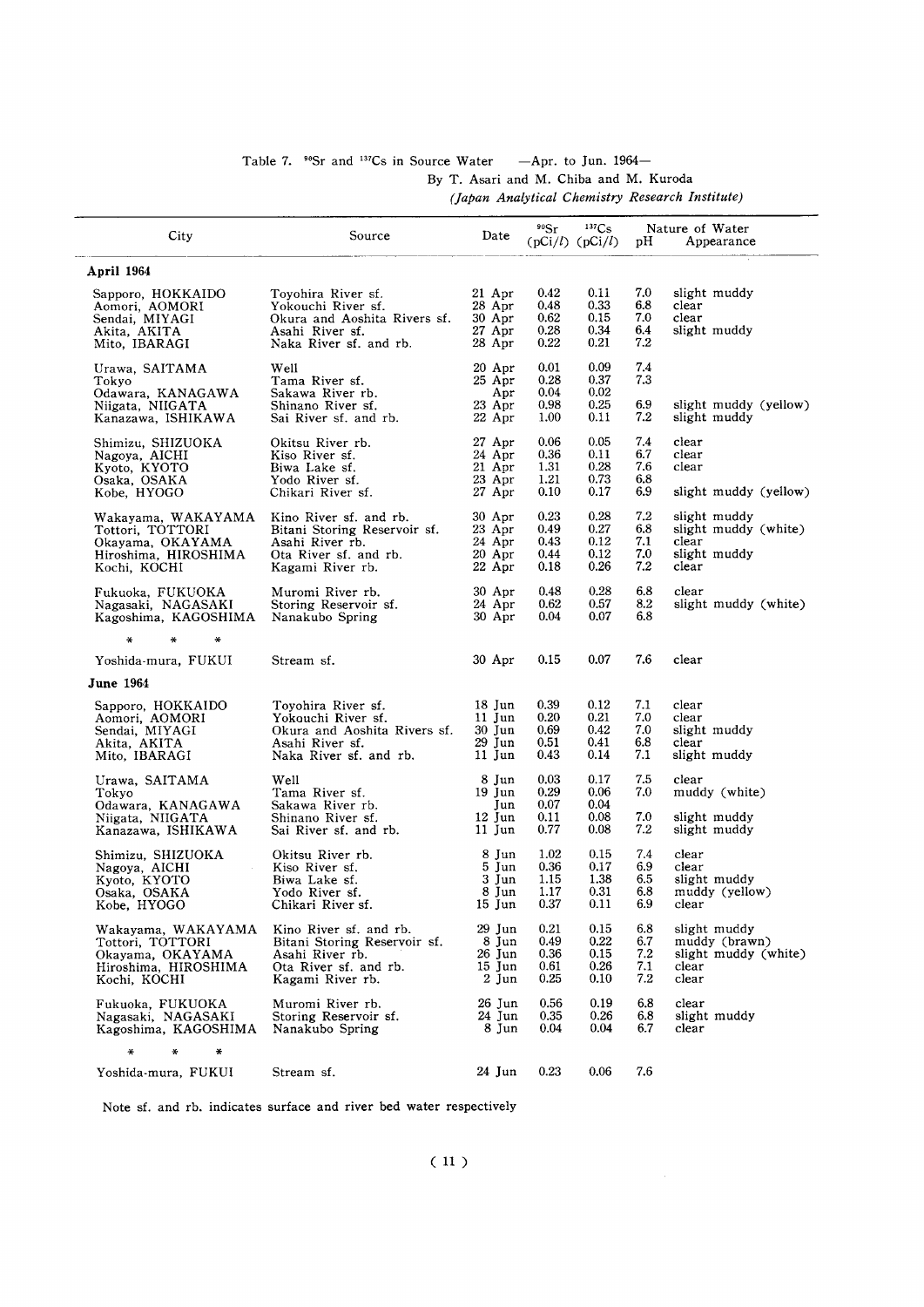| City                                                                                               | Source                                                                                                                 | Date                                                          | 90Sr                                 | 137 <sub>Cs</sub><br>$(pCi/l)$ $(pCi/l)$ | pH                              | Nature of Water*<br>Appearance                   |
|----------------------------------------------------------------------------------------------------|------------------------------------------------------------------------------------------------------------------------|---------------------------------------------------------------|--------------------------------------|------------------------------------------|---------------------------------|--------------------------------------------------|
| August 1964                                                                                        |                                                                                                                        |                                                               |                                      |                                          |                                 |                                                  |
| Sapporo, HOKKAIDO<br>Aomori AOMORI<br>Sendai, MIYAGI<br>Akita, AKITA<br>Mito, IBARAGI              | Toyohira River sf.<br>Yokouchi River sf.<br>Okura and Aoshita Rivers sf.<br>Asahi River sf.<br>Naka River sf. and rb.  | 7 Aug<br>$21$ Aug<br>$28$ Aug<br>$21$ Aug<br>$10 \text{ Aug}$ | 0.39<br>0.22<br>0.46<br>0.61<br>0.24 | 0.15<br>0.14<br>0.27<br>0.20<br>0.14     | 7.2<br>7.0<br>6.7<br>7.0<br>7.0 | slight muddy<br>clear<br>muddy (yellow)<br>clear |
| Urawa, SAITAMA<br>Tokyo<br>Odawara, KANAGAWA<br>Niigata, NIIGATA<br>Kanazawa, ISHIKAWA             | Well<br>Tama River sf.<br>Sakawa River rb.<br>Shinano River sf.<br>Sai River sf. and rb.                               | 5 Aug<br>28 Aug<br>7 Aug<br>18 Aug<br>$12 \text{ Aug}$        | 0.03<br>0.34<br>0.31<br>1.12<br>0.75 | 0.03<br>0.35<br>0.22<br>0.02<br>0.41     | 7.4<br>7.2<br>6.8<br>7.3<br>7.2 | clear<br>slight muddy                            |
| Shimizu, SHIZUOKA<br>Nagoya, AICHI<br>Kyoto, KYOTO<br>Osaka, OSAKA<br>Kobe, HYOGO                  | Okitsu River<br>Kiso River sf.<br>Biwa Lake sf.<br>Yodo River sf.<br>Chikari River sf.                                 | 4 Aug<br>6 Aug<br>3 Aug<br>$18$ Aug<br>17 Aug                 | 0.37<br>0.62<br>1.51<br>1.16<br>0.01 | 0.05<br>0.09<br>0.18<br>0.11<br>0.07     | 7.4<br>6.9<br>7.5<br>6.8<br>7.0 | clear<br>clear<br>clear<br>slight muddy          |
| Wakayama, WAKAYAMA<br>Tottori, TOTTORI<br>Okayama, OKAYAMA<br>Hiroshima, HIROSHIMA<br>Kochi, KOCHI | Kino River sf. and rb.<br>Bitani Storing Reservoir sf.<br>Asahi River rb.<br>Ota River sf. and rb.<br>Kagami River rb. | $31$ Aug<br>8 Aug<br>8 Aug<br>5 Aug<br>4 Aug                  | 0.19<br>0.68<br>0.76<br>0.76<br>0.57 | 0.07<br>0.10<br>0.11<br>0.12<br>0.03     | 7.2<br>6.7<br>7.1<br>7.1<br>7.2 | slight muddy (white)<br>slight muddy<br>clear    |
| Fukuoka, FUKUOKA<br>Nagasaki, NAGASAKI<br>Kagoshima, KAGOSHIMA                                     | Muromi River rb.<br>Storing Reservior sf.<br>Nanakubo Spring                                                           | 28 Aug<br>11 Aug<br>3 Aug                                     | 0.56<br>0.55<br>0.04                 | 0.12<br>0.16<br>0.03                     | 6.8<br>9.0<br>6.7               | clear<br>slight muddy<br>clear                   |
|                                                                                                    |                                                                                                                        |                                                               |                                      |                                          |                                 |                                                  |
| Yoshida-mura, FUKUI                                                                                | Stream sf.                                                                                                             | 17 Aug                                                        | 0.29                                 | 0.03                                     | 7.5                             |                                                  |
| October 1964<br>Sapporo, HOKKAIDO<br>Aomori, AOMORI                                                | Toyohira River sf.<br>Yokouchi River sf.                                                                               | 5 Oct                                                         | 0.42                                 | 0.08                                     | 7.2                             | clear                                            |
| Sendai, MIYAGI<br>Akita, AKITA<br>Mito, IBARAGI                                                    | Okura and Aoshita Rivers sf.<br>Asahi River sf.<br>Naka River sf. and rb.                                              | 7 Oct<br>6 Oct                                                | 0.48<br>0.24                         | 0.12<br>0.04                             | 6.9<br>7.2                      |                                                  |
| Urawa, SAITAMA                                                                                     | Well<br>Tama River sf.                                                                                                 | 7 Oct                                                         | 0.11                                 | 0.01                                     | 7.5                             | clear                                            |
| Tokyo<br>Odawara, KANAGAWA<br>Niigata, NIIGATA<br>Kanazawa, ISHIKAWA                               | Sakawa River rb.<br>Shinano River sf.<br>Sai River sf. and rb.                                                         |                                                               | 0.16                                 | 0.02                                     |                                 |                                                  |
| Shimizu, SHIZUOKA<br>Nagoya, AICHI<br>Kyoto, KYOTO<br>Osaka, OSAKA<br>Kobe, HYOGO                  | Okitsu River rb.<br>Kiso River sf.<br>Biwa Lake sf.<br>Yodo River sf.<br>Chikari River sf.                             | 2 Oct                                                         | 0.26                                 | 0.05<br>0.13                             | 6.8<br>7.3                      | slight muddy                                     |
| Wakayama, WAKAYAMA<br>Tottori, TOTTORI<br>Okavama, OKAYAMA                                         | Kino River sf. and rb.<br>Bitani storing Reservoir sf.<br>Asahi River rb.                                              | 16 Oct<br>14 Oct<br>10 Oct                                    | $0.10\,$<br>0.47<br>0.46             | 0.05<br>0.12<br>0.06                     | 6.8<br>6.8<br>7.1               |                                                  |
| Hiroshima, HIROSHIMA<br>Kochi, KOCHI                                                               | Ota River sf. and rb.<br>Kagami River rb.                                                                              | 6 Oct                                                         | 0.30                                 | 0.04                                     | 7.2                             |                                                  |
| Fukuoka, FUKUOKA<br>Nagasaki, NAGASAKI<br>Kagoshima, KAGOSHIMA                                     | Muromi River rb.<br>Storing Reservoir sf.<br>Nanakubo Spring                                                           | $6 - 10$ Oct<br>5 Oct                                         | 0.25<br>0.04                         | 0.21<br>$0.02\,$                         | 8.6<br>6.9                      | clear                                            |
| ₩<br>₩<br>$\ast$                                                                                   |                                                                                                                        |                                                               |                                      |                                          |                                 |                                                  |
| Yoshida-mura, FUKUI                                                                                | Stream sf.                                                                                                             |                                                               |                                      |                                          |                                 |                                                  |

Table 7.  $\text{90Sr}$  and  $\text{137Cs}$  in Source Water  $-Apr$ . to Jun. 1964-(continued)

Note sf. and rb. indicates surface and river bed water respectively

\* By notice from each prefectural public health laboratory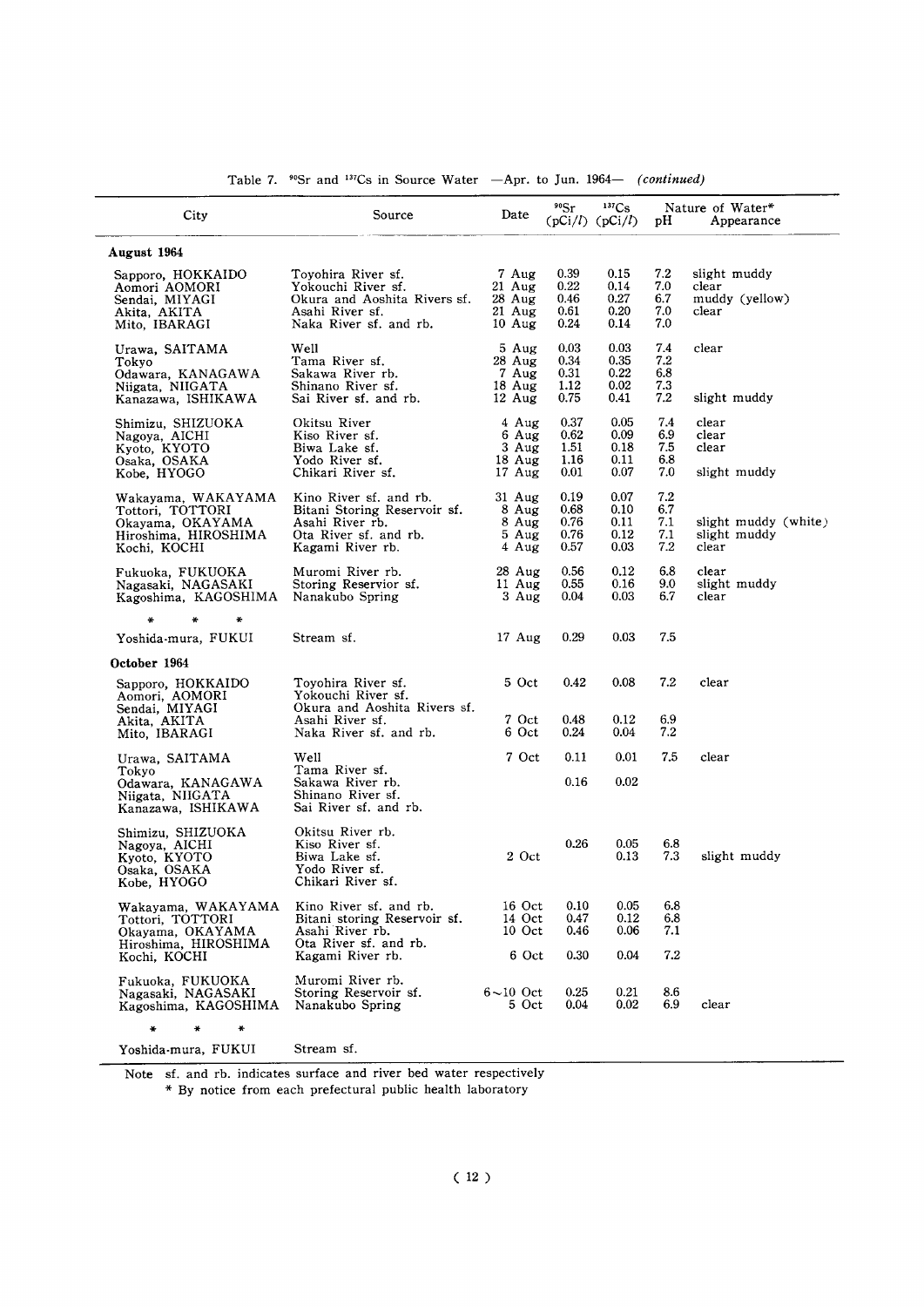#### Strontium-90 and Cesium-137 in Potable Rain Water

#### (Japan Analytical Chemistry Research Institute)

Since December 1961, potable rain water used by residents of lighthouses has been analyzed for strontium-90 and cesium-137 content at the Hydrographic Division, the Maritime Safety Agency. In April 1962, this work has been transferred to the National Institute of Hygienic Sciences, and again, in April 1964 to the Japan Analytical Chemistry Research Institute.

Samples were collected in polyethylene bottles at 7 lighthouses once every other month. Ten liter samples each of potable rain water, with and without filtration through sand and charcoal, were sent from each lighthouse.

The analytical method applied was the method recommmended by the Science and Technology Agency.

Results obtained during the period May to September 1964 are shown in Table 8

| Table 8. | <sup>90</sup> Sr and <sup>137</sup> Cs in Potable Rain Water for |                                     |  |
|----------|------------------------------------------------------------------|-------------------------------------|--|
|          | Lighthouse $-Mav$ to Sept. 1964-                                 |                                     |  |
|          |                                                                  | By T. Asari, M. Chiba and M. Kuroda |  |
|          | (Japan Analytical Chemistry Research Institute)                  |                                     |  |

|                                                                                 |                                                                         |                                                 | Original                                       |                                                | Filtrate                                      |
|---------------------------------------------------------------------------------|-------------------------------------------------------------------------|-------------------------------------------------|------------------------------------------------|------------------------------------------------|-----------------------------------------------|
| Lighthouse                                                                      | Date                                                                    | 90 <sub>ST</sub>                                | $137C_S$                                       | 90Sr                                           | $137C_S$                                      |
|                                                                                 |                                                                         |                                                 | $(pCi/l)$ $(pCi/l)$                            | (pCi/l)                                        | (DCi/l)                                       |
| (May, Jun 64)                                                                   |                                                                         |                                                 |                                                |                                                |                                               |
| Shakotan<br>Miyakejima<br>Rvotsu<br>Nagaohana<br>Murotomisaki<br>Makurazaki     | 5 Jun<br>25<br>May<br>May<br>24<br>25<br>Jun<br>May<br>22<br>25 Jun     | 0.18<br>5.91<br>12.67<br>11.82<br>22.85<br>4.74 | 0.29<br>8.60<br>0.17<br>37.83<br>131.5<br>3.24 | 0.07<br>6.63<br>3.90<br>1.21<br>7.15<br>4.32   | 0.24<br>5.09<br>0.05<br>4.40<br>0.03<br>1.88  |
| (Jul, Aug 64)                                                                   |                                                                         |                                                 |                                                |                                                |                                               |
| Soyamisaki<br>Shakotan                                                          | 30 Jul<br>27<br>Aug                                                     | 2.98                                            | 0.15                                           | 1.00<br>0.19                                   | 0.14<br>3.49                                  |
| "<br>Miyakejima<br>Ryotsu<br>Nagaohana<br>Murotomisaki<br>Makurazaki            | 29<br>Aug<br>19<br>Jul<br>30<br>Jul<br>28<br>Jul<br>25<br>Jul<br>20 Iul | 30.62<br>2.86<br>5.09<br>12.00<br>34.29<br>2.97 | 20.77<br>6.84<br>1.42<br>351.6<br>0.94<br>1.82 | 3.86<br>9.33<br>8.08<br>6.66<br>0.48           | 3.44<br>0.12<br>27.30<br>0.27<br>0.42         |
| (Sep 64)                                                                        |                                                                         |                                                 |                                                |                                                |                                               |
| Soyamisaki<br>Shakotan<br>Miyakejima<br>Nagaohana<br>Murotomisaki<br>Makurazaki | 6 Sep<br>26<br>Sep<br>Sep<br>20<br>9<br>Sep<br>18<br>Sep<br>25 Sep      | 12.23<br>59.61<br>7.23<br>0.30<br>4.77<br>13.86 | 1.45<br>162.7<br>8.21<br>2.79<br>0.19<br>10.96 | 0.11<br>0.24<br>3.63<br>0.98<br>18.94<br>23.55 | 0.01<br>0.49<br>3.11<br>1.04<br>28.96<br>0.31 |

In 1962, the prefectural governments arranged to provide the rain water filter tubes for regular rain water. The Japan Analytical Chemistry Research Institute analyzed the strontium-90 and cesium-137 content in potable rain water, on commission by the Science and Technology Agency, for the purpose of studying the efficacy of filter and radioactivity intake in regular users of rain water.

The specifications of the tube are shown in Figure 3. The tube holds ten liters of vermiculite and three liters of charcoal. The calcinated vermiculite is 0.38 to 0.65 cm in diameter.

Samples of rain water with and without filtration through the filter were collected by the prefectural public health laboratories. The analytical method recommended by the Science and Technology Agency was used.

Results obtained are shown in Table 9. Figure 4 shows the efficacy of decontamination.



#### Figure 3. The Specification of the Rain Water Filter Tube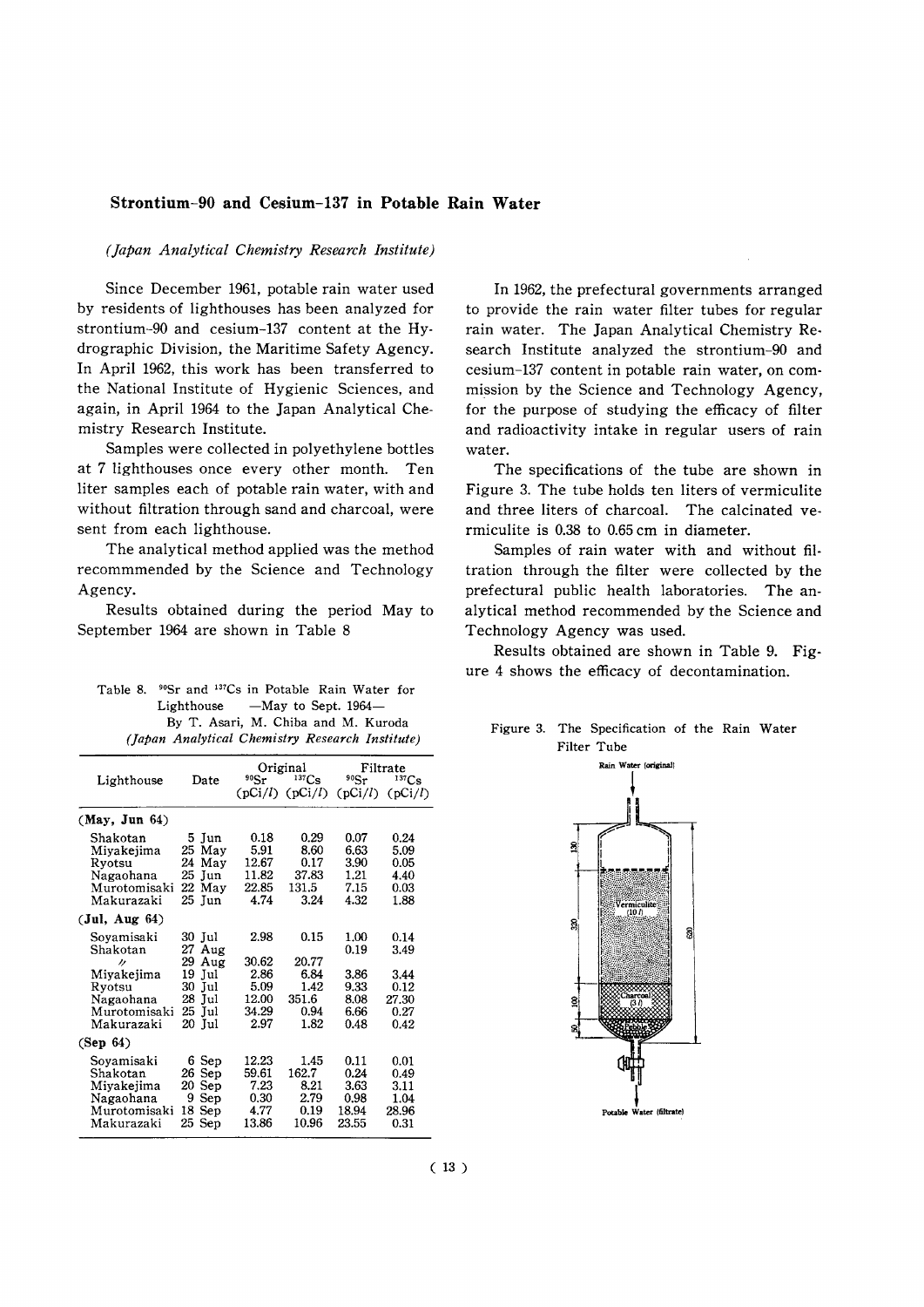|                      |        | Original            |                              | Filtrate        |                  | Filtrate/Original |          |
|----------------------|--------|---------------------|------------------------------|-----------------|------------------|-------------------|----------|
| Location             | Date   | $90$ Srl<br>(pCi/l) | 137 <sub>Cs</sub><br>(pCi/l) | 90Sr<br>(pCi/l) | 137Cs<br>(pCi/l) | 90Sr              | $137C_S$ |
| Izuoshima, TOKYO     | 29 Jul | 8.79                | 10.52                        | 0.86            | 1.27             | 0.10              | 0.12     |
| Niimi. OKAYAMA       | 13 Jul | 6.60                | 0.33                         | 0.88            | 0.18             | 0.14              | 0.55     |
| Nadazaki. OKAYAMA    | 20 Jul | 4.76                | 0.90                         | 0.47            | 0.07             | 0.10              | 0.08     |
| Matsunaga, HIROSHIMA | 8 Jul  | 1.26                | 0.75                         | 0.90            | 0.08             | 0.72              | 0.11     |
| Muroto, KOCHI        | 10 Jul | 10.35               | 3.84                         | 6.85            | 0.38             | 0.67              | 0.10     |
| Sukumo, KOCHI        | 13 Jul | 7.08                | 3.00                         | 1.59            | 0.77             | 0.23              | 0.26     |
| Fukue, NAGASAKI      | 14 Jul | 5.45                | 1.27                         | 5.70            | 0.35             | 1.05              | 0.28     |
| Niimi. OKAYAMA       | 5 Oct  | 3.64                | 0.17                         | 0.43            | 0.11             | 0.12              | 0.65     |
| Nadazaki, OKAYAMA    | 7 Oct  | 1.32                | 1.10                         | 0.46            | 0.12             | 0.35              | 0.11     |

Table 9. <sup>90</sup>Sr and <sup>137</sup>Cs in Potable Rain Water By T. Asari, M. Chiba and M. Kuroda<br>(*Iaban Analytical Chemistry Resear*)  $T_{\text{model}}(t)$  $D$ osoarch

Figure 4. <sup>90</sup>Sr and <sup>137</sup>Cs in Potable Rain Water

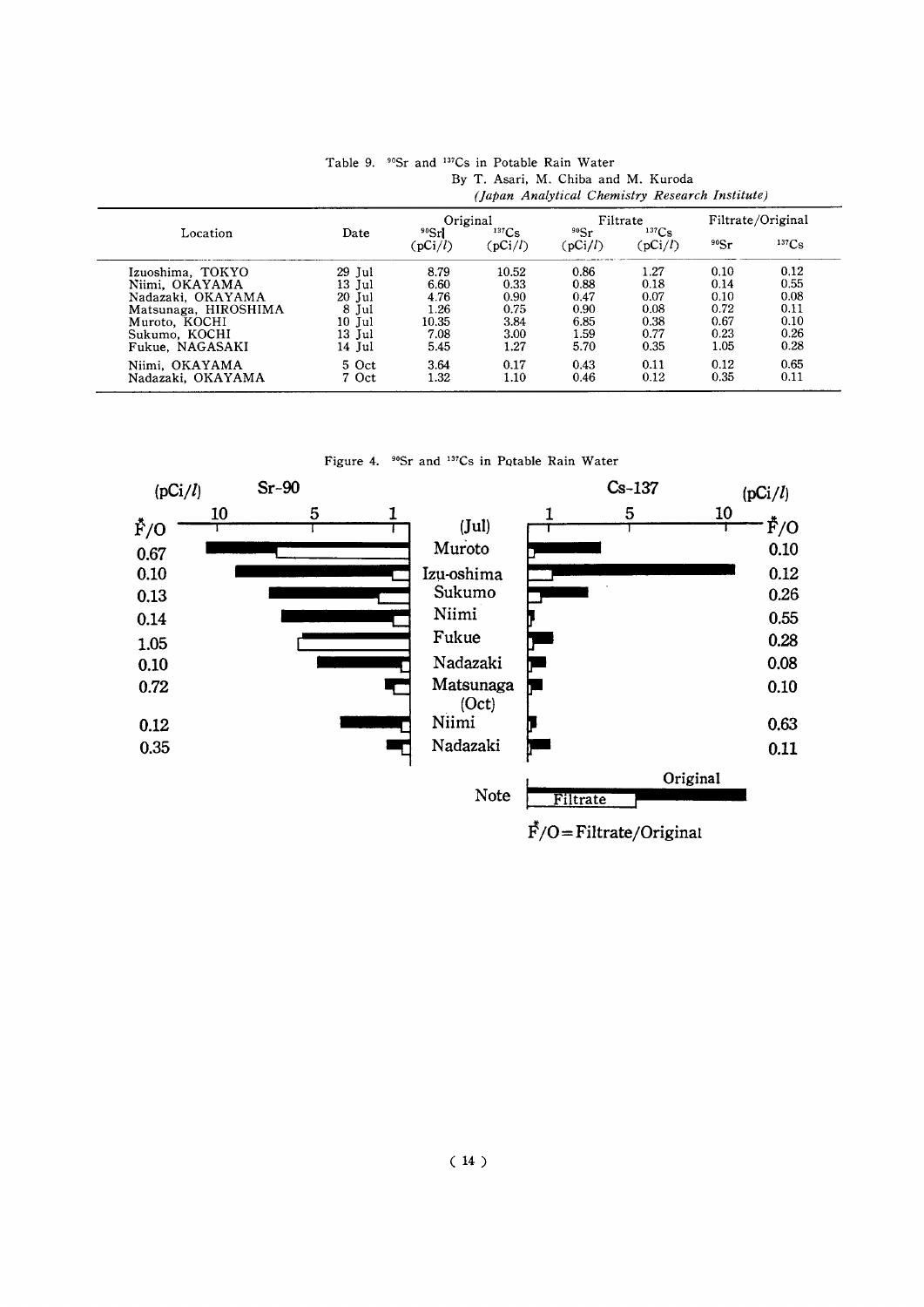# Dietary Data

#### Strontium-90 in Wheat

(National Institute of Agricultural Sciences)

Strontium-90 contents in farm soil, rice and wheat have been determined at the National Institute of Agricultural Sciences since 1957.

All wheat samples were collected at, and sent from national and prefectural agricultural experimental stations, covering all important agricultural areas throughout Japan. The samples were chosen as representative of agricultural conditions, including soil type, crop variety, fertilizer application and harvest time. Sampling station are shown in Figure 5.

One Kg of wheat grain was burned in an

Figure 5. Sampling Location of Wheat



electric muffle furnace. Hydrochloric acid solutions of the finely ground ash were measured using the method recommended by the Science and Technology agency for radiochemical analysis of strontium-90. Beta-radioactivity of strontium-90 was measured by a low background counter.

Results of analyses are shown in Table 10, and Figure 6 shows the yearly average of strontium-90 content during the period 1957 to 1964. The tendency is rather close to that of fallout rate. The contamination was the highest in 1963, and decreased in 1964.

| (National Institute of Agricultural Sciences) |             |      |                  |      |  |  |  |  |
|-----------------------------------------------|-------------|------|------------------|------|--|--|--|--|
|                                               | Month       |      | Whole Grain      | 90Sr |  |  |  |  |
| location                                      | harvested   | 1962 | (pCi/kg)<br>1963 | 1964 |  |  |  |  |
| Sapporo, HOKKAIDO                             | Aug         | 106  |                  | 224  |  |  |  |  |
| Akita, AKITA                                  | July        | 69   | 585              | 725  |  |  |  |  |
| Takada. NIIGATA                               | June        | 72   | 153              | 149  |  |  |  |  |
| Kanazawa, ISHIKAWA                            | June        | 106  |                  |      |  |  |  |  |
| Tottori, TOTTORI                              | June        | 139  | 472              |      |  |  |  |  |
| Morioka, IWATE                                | July        | 243  | 188              | 172  |  |  |  |  |
| Iwanuma, MIYAGI                               | June        | 271  | 217              | 201  |  |  |  |  |
| Mito, IBARAGI                                 | June        | 112  | 222              | 280  |  |  |  |  |
| Konosu, SAITAMA                               | <b>Iune</b> | 133  | 223              | 213  |  |  |  |  |
| Tachikawa, TOKYO                              | June        | 106  | 269              | 155  |  |  |  |  |
| Kofu, YAMANASHI                               | June        | 146  | 141              |      |  |  |  |  |
| Tsu, MIE                                      | June        | 101  | 743              |      |  |  |  |  |
| Osaka, OSAKA                                  | June        | 49   | 274              | 79   |  |  |  |  |
| Okayama, OKAYAMA                              | June        | 47   | 457              | 70   |  |  |  |  |
| Amagi, FUKUOKA                                | June        | 98   | 357              | 229  |  |  |  |  |
| Mean Values                                   |             | 120  | 331              | 227  |  |  |  |  |

Table 10. 90Sr in Wheat By K. Kodaira and M. Ishikawa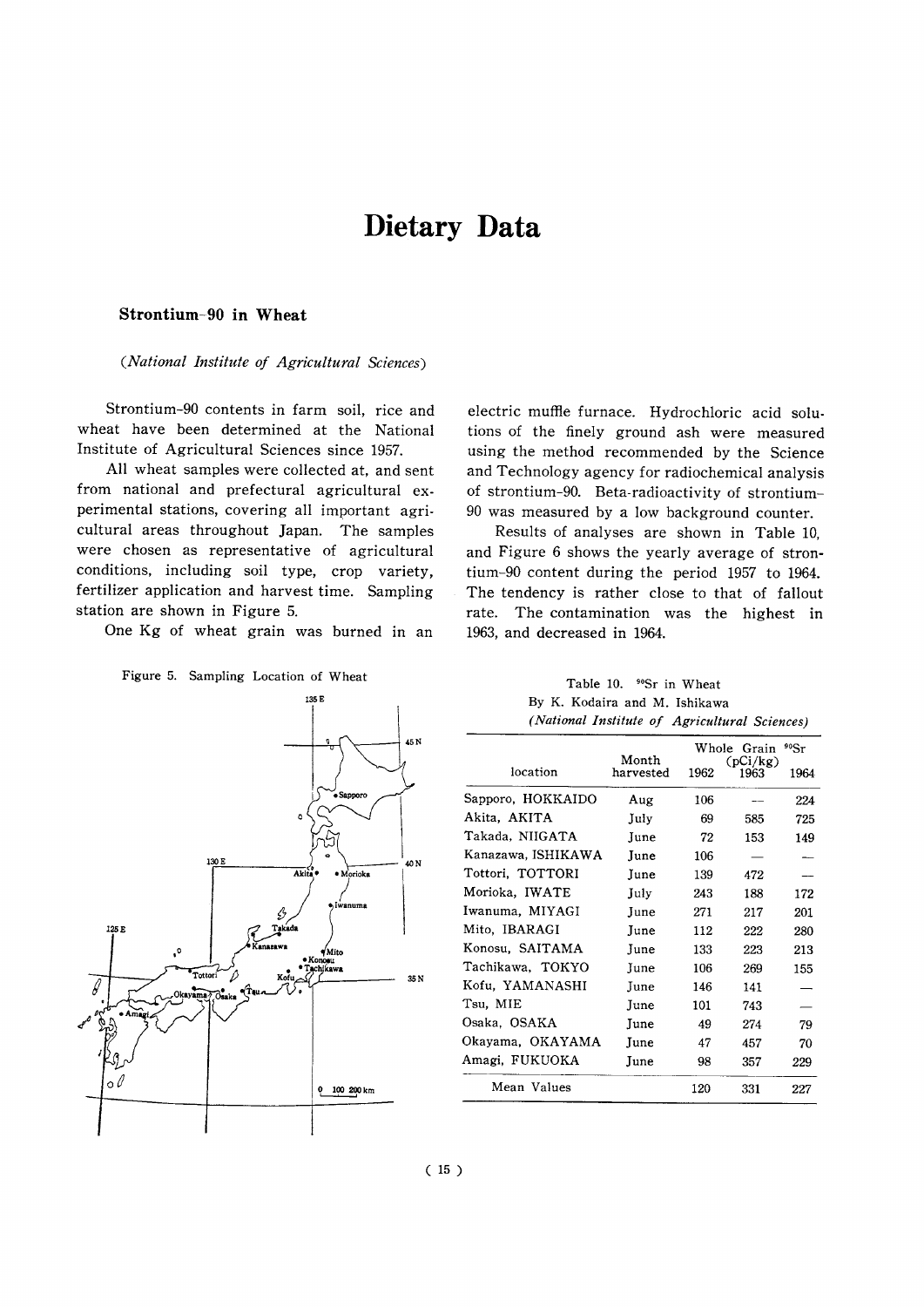

#### Strontium-90 and Cesium-137 in Milk

#### Part I (National Institute of Animal Industry)

The observation of the monthly variation of strontium-90 and cesium-137 content in milk was made at the National Institute of Animal Industry.

Samples were collected from a cow at the farm of this institute and from three other

national agricultural experimental stations once a month and analyzed by the method recommended by the Science and Technology Agency.

Results obtained during the period February 1964 to December 1964 are shown in Table 11.

| Location             | Date              | Component  |           | Strontium-90 |           | $C$ esium $-137$ |          |
|----------------------|-------------------|------------|-----------|--------------|-----------|------------------|----------|
|                      |                   | Ca $(g/l)$ | K $(g/l)$ | (pCi/l)      | (pCi/gCa) | (pCi/l)          | (pCi/gK) |
| (Feb 64)             |                   |            |           |              |           |                  |          |
| Sapporo, HOKKAIDO    | 13 Feb            | 0.9        | $1.3\,$   | 38.1         | 42.3      | 121              | 93       |
|                      | "                 | 1.2        | 1.4       | 47.7         | 39.8      | 123              | 88       |
| Morioka, IWATE       | $20$ Feb          | 1.1        | 1.4       | 24.1         | 21.9      | 76               | 54       |
| Chiba, CHIBA         | 15 Feb            | 0.9        | 1.5       | 21.8         | 24.2      | 62               | 41       |
| $^{\prime\prime}$    | $^{\prime\prime}$ | 0.9        | 1.4       | 20.4         | 22.7      | 49               | 35       |
| Nishigoshi, KUMAMOTO | 15 Feb            | 0.9        | 1.5       | 21.8         | 24.2      | 62               | 41       |
| "                    | ŋ                 | 0.9        | 1.4       | 20.4         | 22.7      | 49               | 35       |

-Feb. 1964 to Dec. 1964-Table 11. <sup>90</sup>Sr and <sup>137</sup>Cs in Milk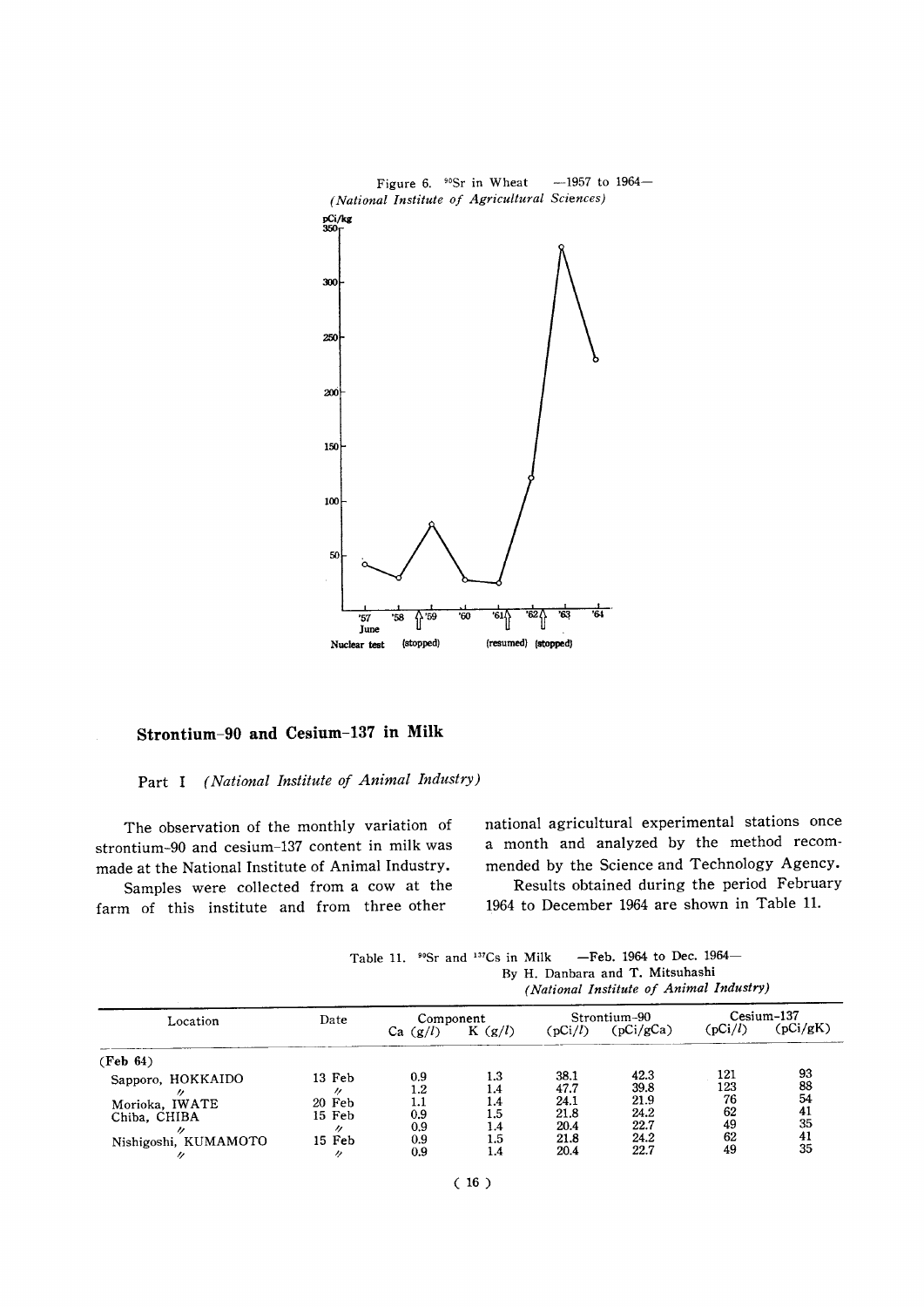| Location                                        | Date                        | Component<br>Ca (g/l) | K $(g/l)$         | (pCi/l)              | Strontium-90<br>(pCi/gCa) | (pCi/l)           | $Cesium-137$<br>(pCi/gK) |
|-------------------------------------------------|-----------------------------|-----------------------|-------------------|----------------------|---------------------------|-------------------|--------------------------|
| (Mar 64)                                        |                             |                       |                   |                      |                           |                   |                          |
| Sapporo, HOKKAIDO                               | 13 Mar<br>11                | 1.0<br>1.1            | 1.5<br>1.4        | 40.2<br>42.3         | 40.2<br>38.5              | 96<br>76          | 64<br>54                 |
| Chiba, CHIBA                                    | $15 \gamma$                 | 0.9                   | 1.4               | 20.1                 | 22.3                      | 70<br>50          | 50<br>36                 |
| Nishigoshi, KUMAMOTO<br>〃                       | 11<br>$15\nu$<br>11         | 1.0<br>0.9<br>1.0     | 1.4<br>1.4<br>1.4 | 21.2<br>20.1<br>21.2 | 21.2<br>22.3<br>21.2      | 70<br>50          | 50<br>36                 |
| (Apr 64)                                        |                             |                       |                   |                      |                           |                   |                          |
| Sapporo, HOKKAIDO                               | 15 Apr                      | 1.1                   | 1.3               | 43.6                 | 39.6                      | 156               | 120                      |
| Morioka, IWATE<br>Chiba, CHIBA                  | 11<br>$15\nu$<br>$15\nu$    | 1.2<br>0.9<br>1.0     | 1.3<br>1.5<br>1.3 | 42.8<br>22.0<br>11.4 | 35.6<br>22.4<br>11.4      | 153<br>88<br>67   | 118<br>63<br>48          |
| Nishigoshi, KUMAMOTO<br>11                      | 11<br>$5\nu$<br>11          | 1.1<br>1.0<br>0.9     | 1.4<br>1.5<br>1.4 | 10.1<br>17.0<br>20.1 | 10.1<br>17.0<br>22.4      | 67<br>103<br>57   | 48<br>69<br>38           |
| 11                                              | 25<br>IJ                    | 1.0<br>1.0            | 1.4<br>1.5        | 21.8<br>22.5         | 21.8                      | 76<br>59          | 55<br>42                 |
| n<br>(May 64)                                   | 11                          |                       |                   |                      | 22.5                      |                   |                          |
| Chiba, CAIBA<br>Nishigoshi, KUMAMOTO            | 16 May<br>$20\not\sim$      | 1.1<br>1.0            | 1.3<br>1.4        | 12.0<br>10.4         | 11.0<br>10.4              | 109<br>96         | 84<br>69                 |
| 〃<br>(Jun 64)                                   | 11                          | 1.1                   | 1.4               | 14.1                 | 12.8                      | 84                | 60                       |
| Chiba, CHIBA                                    | 17 Jun                      | 1.0                   | 1.5               | 14.0                 | 14.0                      | 123               | 82                       |
| IJ                                              | 11<br>$20\nu$               | 1.0<br>1.0            | 1.5<br>1.4        | 16.9<br>15.1         | 16.9                      | 156<br>85         | 104                      |
| Nishigoshi, KUMAMOTO<br>IJ                      | n                           | 1.1                   | 1.5               | 15.8                 | 15.1<br>14.4              | 84                | 61<br>56                 |
| (Jul 64)                                        |                             |                       |                   |                      |                           |                   |                          |
| Nishigoshi, KUMAMOTO<br>IJ                      | 15 Jul<br>$^{\prime\prime}$ | 1.1<br>1.1            | $1.5\,$<br>1.4    | 6.2<br>4.1           | 5.6<br>3.7                | 82<br>60          | 55<br>43                 |
| (Aug 64)                                        |                             |                       |                   |                      |                           |                   |                          |
| Sapporo, HOKKAIDO<br>IJ                         | $16 \text{ Aug}$<br>11      | 1.3<br>1.3            | 1.6<br>1.6        | 19.4<br>14.3         | 14.9<br>11.0              | 231<br>176        | 144<br>110               |
| Nishigoshi, KUMAMOTO<br>IJ                      | $17\nu$<br>11               | 1.0<br>1.0            | 1.4<br>1.5        | 4.8<br>7.7           | 4.8<br>7.7                | 65<br>47          | 46<br>31                 |
| (Sept 64)                                       |                             |                       |                   |                      |                           |                   |                          |
| Sapporo, HOKKAIDO<br>"                          | 15 Sept<br>IJ               | 1.2<br>1.2            | 1.5<br>1.6        | 11.0<br>6.7          | 9.2<br>5.6                | 148<br>145        | 98<br>90                 |
| Chiba, CHIBA<br>Nishigoshi, KUMAMOTO            | 20, n<br>$20\n$ $\n$        | 1.1<br>1.0            | 1.4<br>1.5        | 3.7<br>5.7           | 3.4<br>5.7                | 41<br>32          | 29<br>21                 |
| $^{\prime\prime}$                               | 11                          | 1.1                   | 1.5               | 7.2                  | 6.5                       | 64                | 43                       |
| (Oct 64)                                        |                             |                       |                   |                      |                           |                   |                          |
| Sapporo, HOKKAIDO<br>"                          | 1 Oct<br>11                 | 1.0<br>1.0            | 1.7<br>1.5        | 10.2<br>12.5         | 10.2<br>12.5              | 230<br>253        | 130<br>168               |
| $\prime$                                        | $15\nu$                     | 0.9                   | 1.3               | 20.3                 | 22.6                      | 212               | 163                      |
| IJ<br>Nishigoshi, KUMAMOTO<br>$^{\prime\prime}$ | n<br>$20\nu$<br>$\prime$    | 1.0<br>1.0<br>0.9     | 1.6<br>1.4<br>1.4 | 17.5<br>5.6<br>9.9   | 17.5<br>5.6<br>11.0       | 245<br>114<br>104 | 153<br>81<br>75          |
| (Nov 64)                                        |                             |                       |                   |                      |                           |                   |                          |
| Sapporo, HOKKAIDO                               | 8 Nov                       | $1.0\,$               | 1.5               | 21.5                 | 21.5                      | 208               | 139                      |
| Chiba, CHIBA                                    | n<br>$15\nu$                | 1.0<br>1.0            | 1.5<br>1.5        | 18.2<br>3.1          | 18.2<br>3.1               | 245<br>65         | 163<br>43                |
| (Dec $64$ )                                     |                             |                       |                   |                      |                           |                   |                          |
| Chiba, CHIBA<br>IJ                              | 15 Dec<br>n                 | 1.0<br>1.0            | 1.5<br>1.4        | 3.8<br>10.1          | 3.8<br>10.1               | 51<br>71          | 34<br>51                 |
| Nishigoshi, KUMAMOTO<br>IJ                      | $20\nu$<br>11               | 1.1<br>1.1            | 1.4<br>1.7        | 11.3<br>12.0         | 10.3<br>10.9              | 107<br>48         | 76<br>28                 |

Table 11.  $^{90}Sr$  and  $^{137}Cs$  in Milk -Feb. 1964 to Dec. 1964- (continued)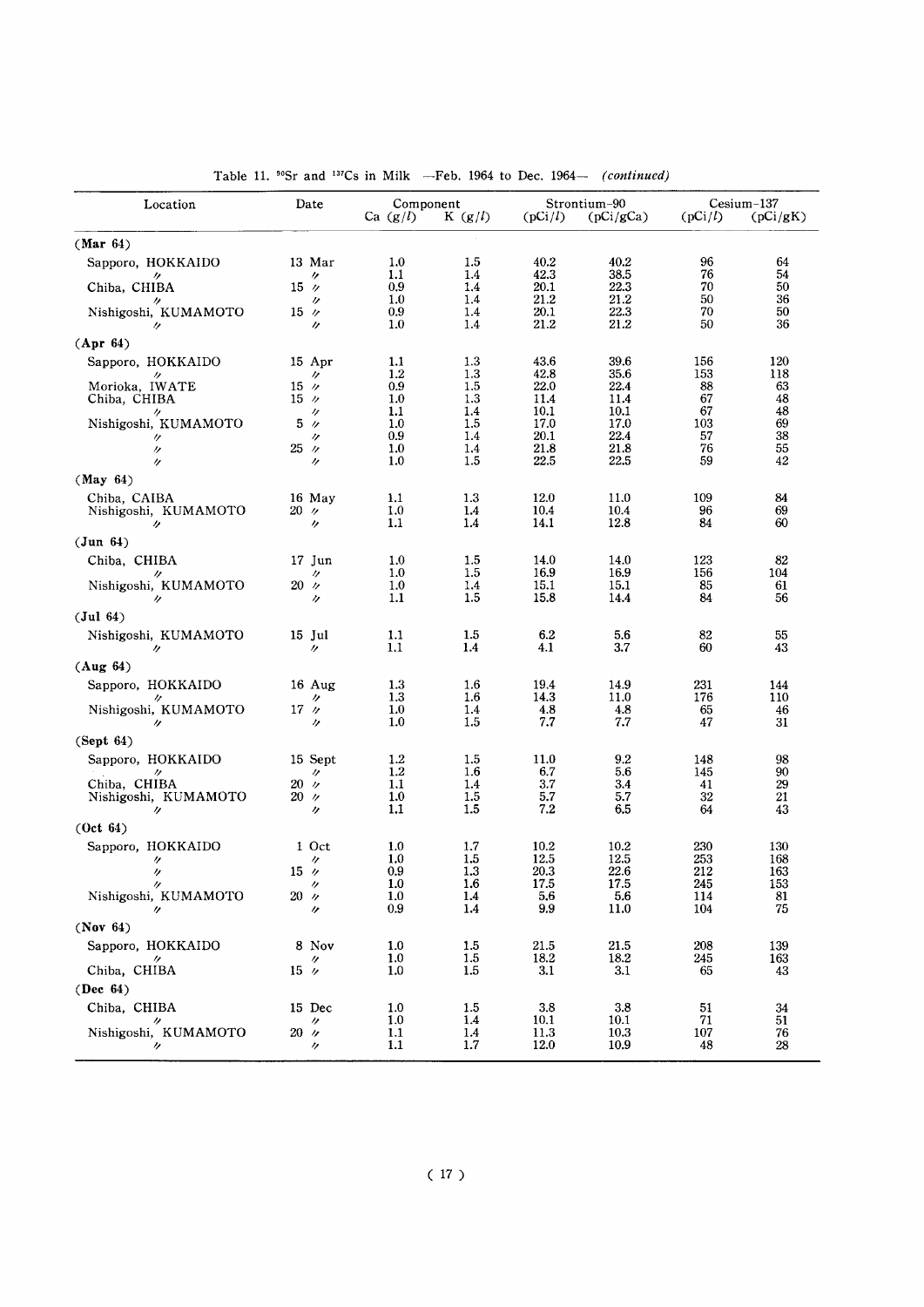#### Part II (Japan Analytical Chemistry Research Institute)

Since December 1961, milk samples from various part of Japan have been collected by 24 prefectural public health laboratories and analyzed for strontium-90 and Cesium-137 content at the Japan Analytical Chemistry Research Institute. Sampling stations are shown in Figure 7.

Three liters of fresh milk was purchased at a represental farm in each prefecture, and carbonized by the 24 public health laboratories. The carbonized samples were then sent to the Japan Analytical Chemistry Research Institute, and ashed and analyzed using the method recomended by the Science and Technology Agency.

Results obtained during the period April to September 1964 are shown in Table 12.

Figure 7. Sampling Station of Milk



Table 12. <sup>90</sup>Sr and <sup>137</sup>Cs in Milk  $-Apr.$  1964 to Sept. 1964 $-$ By T. Asari, M. Chiba and M. Kuroda (Japan Analytical Chemistry Research Institute) (Continuation of Table 15, Issue No. 4, "Radioactivity Survey Data in Japan")

| Location           | Date     |      | Component $(g/l)$ |      |         | Strontium-90 |         | $Cesium-137$ |
|--------------------|----------|------|-------------------|------|---------|--------------|---------|--------------|
|                    |          | Ash  | Ca                | K    | (pCi/l) | (pCi/gCa)    | (pCi/l) | (pCi/gK)     |
| (Apr 64)           |          |      |                   |      |         |              |         |              |
| Sapporo, HOKKAIDO  | $25$ Apr | 7.30 | 1.12              | 1.66 | 15.7    | 14.0         | 99      | 60           |
| Aomori, AOMORI     | 28 Apr   | 7.11 | 0.95              | 1.61 | 20.8    | 22.0         | 143     | 89           |
| Nonoichi, ISHIKAWA | 21 Apr   | 6.86 | 1.04              | 1.51 | 18.1    | 17.4         | 118     | 78           |
| Fukui, FUKUI       | 27 Apr   | 6.81 | 0.78              | 1.55 | 12.8    | 16.4         | 75      | 48           |
| Sanage, AICHI      | 28 Apr   | 6.97 | 1.05              | 1.55 | 10.3    | 9.8          | 56      | 36           |
| Nose, OSAKA        | 28 Apr   | 7.30 | 1.04              | 1.66 | 14.0    | 13.5         | 83      | 50           |
| Tsuyama, OKAYAMA   | 25 Apr   | 6.94 | 1.01              | 1.41 | 14.8    | 14.6         | 65      | 46           |
| (May 64)           |          |      |                   |      |         |              |         |              |
| Sapporo, HOKKAIDO  | 21 May   | 7.44 | 1.18              | 1.49 | 19.8    | 16.8         | 115     | 77           |
| Shiroishi, MIYAGI  | 25 May   | 7.42 | 0.87              | 1.77 | 9.6     | 10.7         | 124     | 70           |
| Akita, AKITA       | 12 May   | 7.44 | 1.00              | 1.94 | 27.7    | 27.7         | 127     | 65           |
| Mito, IBARAGI      | 11 May   | 9.63 | 1.56              | 2.00 | 24.3    | 15.6         | 131     | 66           |
| Kawamoto, SAITAMA  | 28 May   | 6.92 | 1.00              | 1.46 | 8.3     | 8.3          | 60      | 41           |
| Izu-oshima, TOKYO  | $25$ May | 7.39 | 1.03              | 1.65 | 24.0    | 23.3         | 260     | 158          |
| Yokohama, KANAGAWA | 20 May   | 7.32 | 1.01              | 1.47 | 10.7    | 10.6         | 82      | 56           |
| Gotenba, SHIZUOKA  | 29 May   | 6.11 | 0.97              | 1.41 | 18.2    | 18.8         | 218     | 155          |
| Kyoto, KYOTO       | 11 May   | 7.13 | 1.03              | 1.29 | 13.4    | 13.0         | 76      | 59           |
| Wakayama, WAKAYAMA | 21 May   | 6.33 | 0.88              | 1.36 | 10.9    | 12.4         | 62      | 46           |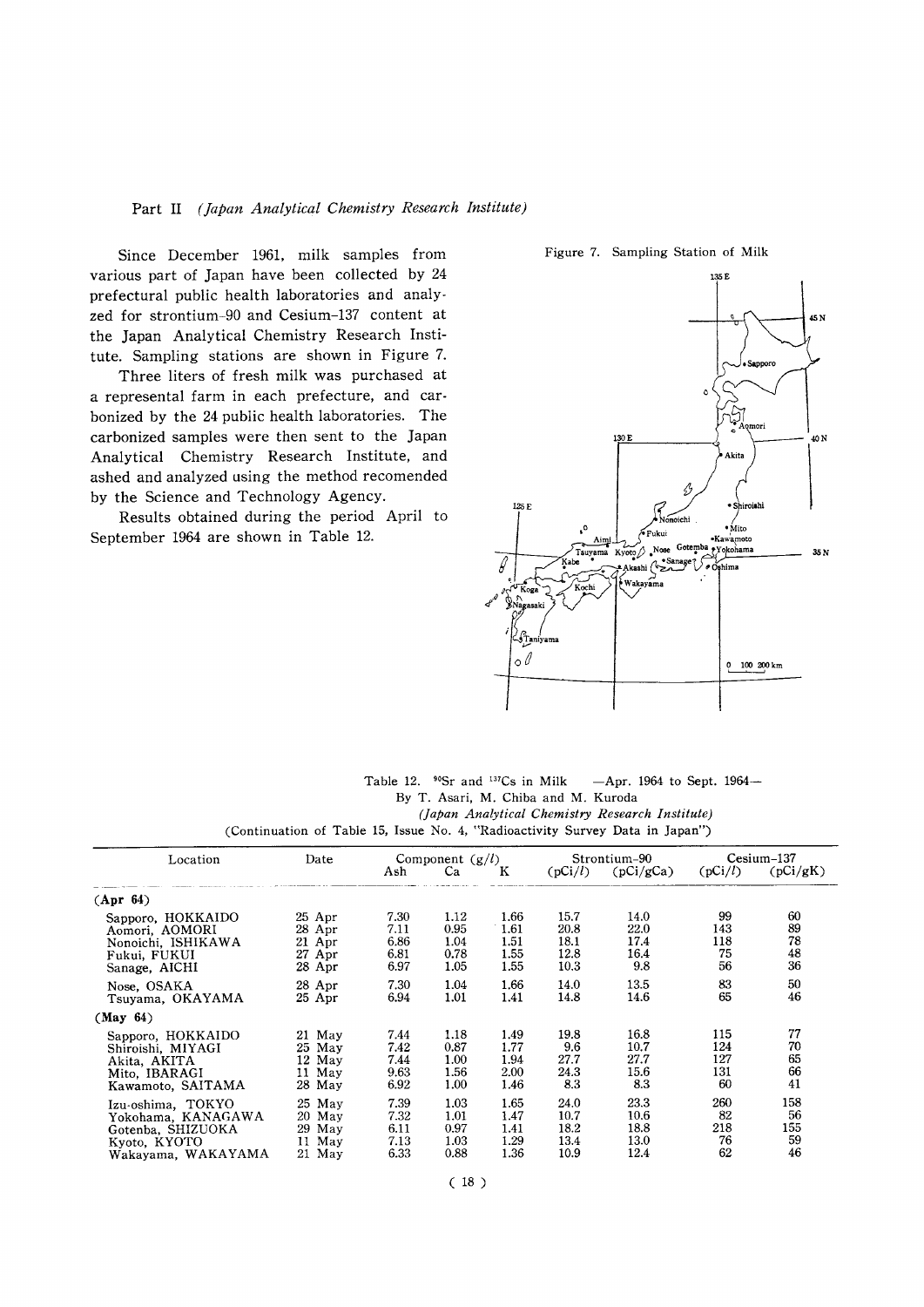| Location                                                                                | Date                                                                                                     | Ash                                  | Component $(g/l)$<br>Ca              | Κ                                    | (pCi/l)                              | Strontium-90<br>(pCi/gCa)            | (pCi/l)                         | Cesium-137<br>(pCi/gK)      |
|-----------------------------------------------------------------------------------------|----------------------------------------------------------------------------------------------------------|--------------------------------------|--------------------------------------|--------------------------------------|--------------------------------------|--------------------------------------|---------------------------------|-----------------------------|
| (May 64)                                                                                |                                                                                                          |                                      |                                      |                                      |                                      |                                      |                                 |                             |
| Aimi, TOTTORI<br>Kabe, HIROSHIMA<br>Kochi, KOCHI<br>Koga, FUKUOKA<br>Nagasaki, NAGASAKI | 28 May<br>13<br>$^{\prime\prime}$<br>6<br>$\prime$<br>28<br>$\prime$<br>11<br>$\prime$                   | 7.44<br>7.66<br>7.55<br>8.75<br>8.55 | 1.18<br>0.94<br>0.91<br>1.20<br>0.95 | 1.79<br>1.32<br>1.82<br>1.71<br>1.54 | 27.3<br>9.5<br>17.9<br>24.3<br>17.0  | 23.1<br>10.1<br>19.6<br>20.3<br>17.9 | 103<br>193<br>152<br>157<br>105 | 57<br>146<br>84<br>92<br>68 |
| Taniyama, KAGOSHIMA                                                                     | 7<br>$\prime$                                                                                            | 7.38                                 | 1.13                                 | 1.68                                 | 21.0                                 | 18.6                                 | 121                             | 72                          |
| (Jun 64)                                                                                |                                                                                                          |                                      |                                      |                                      |                                      |                                      |                                 |                             |
| Aomori, AOMORI<br>Mito, IBARAGI<br>Nonoichi, ISHIKAWA<br>Fukui, FUKUI<br>Sanage, AICHI  | 11 Jun<br>12<br>$\prime$<br>11<br>$\prime$<br>13<br>$\prime$<br>10 <sup>°</sup><br>$\prime$              | 7.53<br>11.0<br>6.89<br>6.52<br>7.34 | 1.24<br>1.35<br>1.06<br>1.10<br>1.08 | 1.75<br>2.09<br>1.59<br>1.55<br>1.62 | 18.6<br>23.4<br>20.6<br>18.2<br>11.1 | 15.0<br>17.3<br>19.4<br>16.5<br>10.3 | 87<br>91<br>131<br>185<br>70    | 50<br>44<br>83<br>120<br>43 |
| Akashi, HYOGO<br>Tsuyama, OKAYAMA                                                       | 4<br>$\prime$<br>11<br>$\prime$                                                                          | 7.39<br>7.28                         | 1.20<br>0.96                         | 1.63<br>1.65                         | 13.5<br>11.6                         | 11.3<br>12.1                         | 119<br>60                       | 73<br>37                    |
| (Jul 64)                                                                                |                                                                                                          |                                      |                                      |                                      |                                      |                                      |                                 |                             |
| Yokohama, KANAGAWA<br>Nose, OSAKA<br>Aimi, TOTTORI                                      | 25<br>$^{\prime\prime}$<br>24<br>$\prime$<br>28<br>$\prime$                                              | 6.89<br>7.39<br>6.89                 | 0.96<br>0.99<br>1.07                 | 1.39<br>1.60<br>1.51                 | 13.1<br>17.5<br>18.7                 | 13.7<br>17.7<br>17.5                 | 77<br>88<br>65                  | 55<br>55<br>43              |
| (Aug 64)                                                                                |                                                                                                          |                                      |                                      |                                      |                                      |                                      |                                 |                             |
| Aomori, AOMORI<br>Mito, IBARAGI<br>Nonoichi, IBHIKAWA<br>Fukui, FUKUI<br>Akashi, HYOGO  | $21 \text{ Aug}$<br>4<br>$^{\prime\prime}$<br>12<br>$\prime$<br>18<br>$^{\prime\prime}$<br>3<br>$\prime$ | 5.94<br>7.20<br>6.89<br>6.61<br>7.81 | 0.82<br>1.01<br>0.99<br>0.89<br>1.14 | 1.07<br>1.40<br>1.61<br>1.55<br>1.67 | 22.6<br>16.8<br>22.2<br>8.1<br>6.9   | 27.5<br>16.6<br>22.4<br>9.1<br>6.1   | 59<br>67<br>85<br>49<br>59      | 55<br>48<br>53<br>36<br>36  |
| Tsuyama, OKAYAMA                                                                        | 11<br>$\prime$                                                                                           | 6.97                                 | 0.94                                 | 1.48                                 | 13.1                                 | 13.9                                 | 40                              | 27                          |
| (Sept 64)                                                                               |                                                                                                          |                                      |                                      |                                      |                                      |                                      |                                 |                             |
| Kawamoto, SAITAMA<br>Izu-oshima, TOKYO<br>Kochi, KOCHI                                  | 17 Sept<br>10<br>$^{\prime\prime}$<br>7<br>$\prime$                                                      | 7.17<br>6.58<br>8.42                 | 1.03<br>0.81<br>1.15                 | 1.24<br>1.42<br>1.86                 | 7.7<br>12.3<br>9.0                   | 7.5<br>15.2<br>7.8                   | 124<br>131<br>48                | 100<br>92<br>26             |

Table 12.  $^{90}$ Sr and  $^{137}$ Cs in Milk -Apr. 1964 to Sept. 1964- (continued)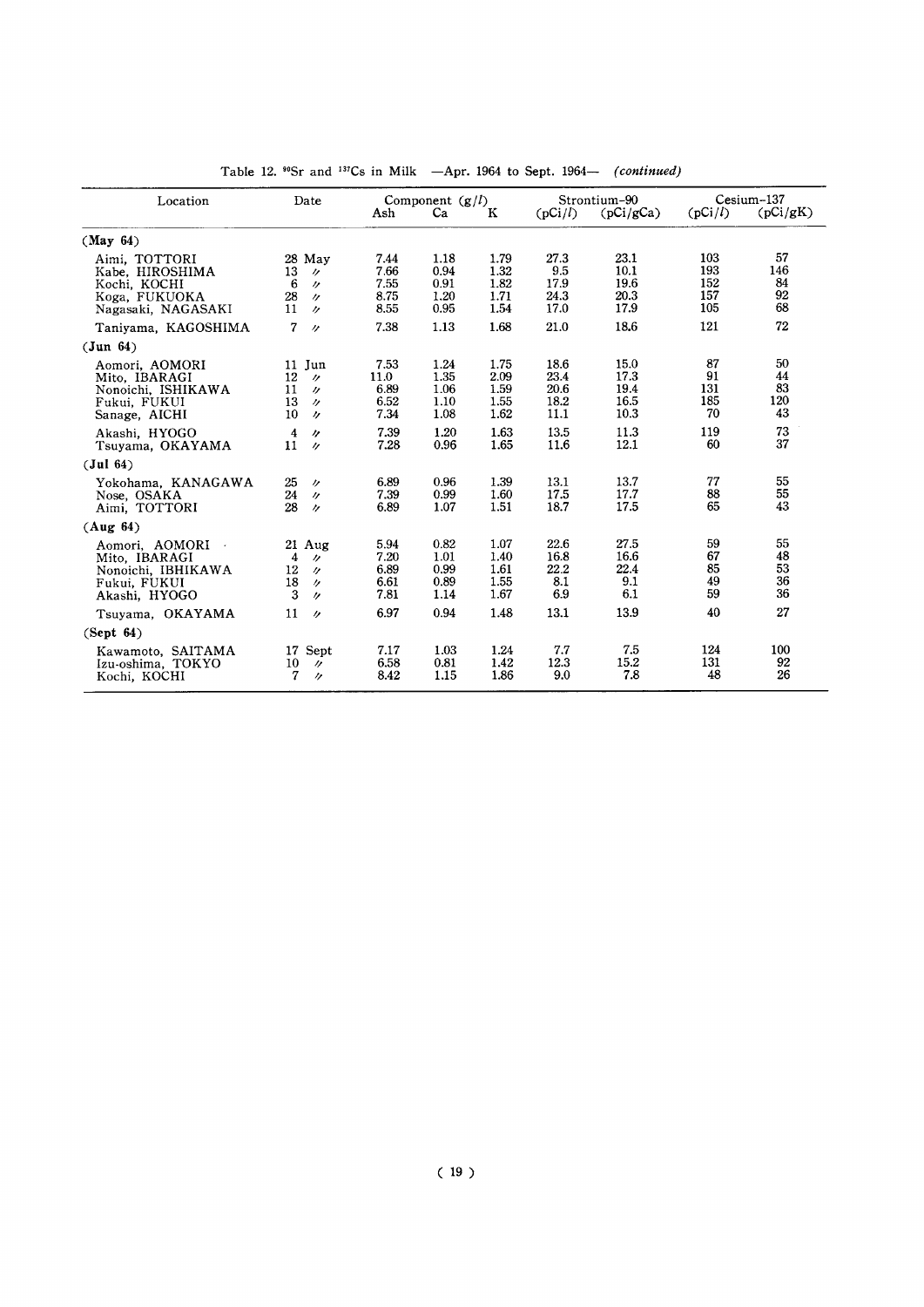# Human Data

#### Cesium-137 in Human Urine

#### (National Institute of Radiological Sciences)

Cesium-137 content in human urine has been analyzed at the National Institute of Radiological Sciences since 1959 to estimate the cesium-137 body burden of the population. During the period 1963 fiscal year (April 1963 to March 1964) samples were sent from Osaka, Ishikawa and Saitama Prefectures twice a year.

Urine samples were collected from approximately 1,200 middle school students in each prefecture. The urine taken from 50 students were combined to make one 10 liter sample. Urine was collected and concentrated at the prefectural public health laboratories, then sent to the National Institute of Radiological Sciences.

For the analysis of cesium-137, an aliquot of the acidified urine sample was taken after adding a cesium carrier, then the cesium was adsorbed on solid ammonium phosphomolybdate. The precipitate was dissolved with a sodium hydroxide solution, and cesium was separated by using a phenol-sulfonic acid type cation exchange resin column. Cesium was finally precipitated as cesium perchlorate, and the beta-activity measured with an anticoincidence low-background counter.

Results obtained during the period 1963 fiscal year are shown in Table 13. Figure 8 shows sampling location of human urine since 1959, and Figure 9 shows graphically the time course of cesium-137 content in human urine. In 1963, cesium-137 levels of human urine were noteworthy increased. The levels of February 1964 at Saitama rose strikingly, and was twice as high as it was at half year before.

Table 13. <sup>137</sup>Cs in Human Urine - Jun. 1963 to Feb. 1964-

| By M. Saiki, M. Uchiyama and C. Tsai                                  |  |                                               |  |
|-----------------------------------------------------------------------|--|-----------------------------------------------|--|
|                                                                       |  | (National Institute of Radiological Sciences) |  |
| $\alpha$ is $\alpha$ and $\alpha$ is $\alpha$ is $\alpha$ is $\alpha$ |  |                                               |  |

|                   | Kanazawa, ISHIKAWA (Jun 63) |                   |                 | Usaka, OSAMA (Jun, Jul 63) |                    |                   |                 |  |
|-------------------|-----------------------------|-------------------|-----------------|----------------------------|--------------------|-------------------|-----------------|--|
| Age               | <b>Sex</b>                  | Month Sampled     | $137Cs$ (pCi/l) | Age                        | Sex                | Month Sampled     | $137Cs$ (pCi/l) |  |
| 12                | M                           | Jun 63            | 89.1            | $12 - 14$                  | м                  | Jun 63            | 57.2            |  |
| $^{\prime\prime}$ | M                           | $^{\prime\prime}$ | 78.0            | "                          | M                  | Jul 63            | 56.0            |  |
| $^{\prime\prime}$ | M                           | 11                | 71.8            | n                          | F                  | 11                | 55.0            |  |
| $^{\prime\prime}$ | M                           | $^{\prime\prime}$ | 71.6            | 11                         | M                  | $^{\prime\prime}$ | 54.6            |  |
| $\prime$          | F                           | n                 | 64.4            | IJ                         | $\mathbf F$        | Jun 63            | 54.6            |  |
| $^{\prime\prime}$ | F                           | IJ                | 62.9            | 11                         | M                  | $^{\prime\prime}$ | 53.4            |  |
| $^{\prime\prime}$ | M                           | n                 | 62.5            | 11                         | M                  | $^{\prime\prime}$ | 53.2            |  |
| 11                |                             | n                 | 61.5            | n                          | M                  | $\prime\prime$    | 51.7            |  |
| $^{\prime\prime}$ |                             | n                 | 61.3            | 11                         | F                  | $^{\prime\prime}$ | 51.7            |  |
| $\prime$          | F<br>F<br>F                 | $\prime$          | 60.4            | 11                         | M                  | Jul 63            | 51.5            |  |
| $^{\prime\prime}$ | M                           | IJ                | 60.1            | 11                         | $\mathbf F$        | Jun 63            | 51.0            |  |
| $^{\prime\prime}$ | M                           | $^{\prime\prime}$ | 60.0            | 11                         | ${\bf F}$          | 63<br>Jul         | 50.9            |  |
| ヶ                 |                             | $^{\prime\prime}$ | 59.2            | n                          | M                  | 11                | 50.7            |  |
| $^{\prime\prime}$ |                             | n                 | 56.9            | 11                         | M                  | $\prime$          | 50.6            |  |
| n                 | F<br>F<br>F<br>F            | $\prime\prime$    | 54.6            | 11                         | F                  | Jun 63            | 49.6            |  |
| 11                | F<br>F                      | 11                | 52.7            | 11                         | M                  | 63<br>Jul         | 47.2            |  |
| W                 |                             | 11                | 52.7            | 11                         | F<br>F             | Jun 63            | 46.2            |  |
| 11                | M                           | n                 | 52.3            | 11                         |                    | 63<br>Jul         | 45.4            |  |
| $^{\prime\prime}$ | $\mathbf F$                 | $^{\prime\prime}$ | 50.6            | $^{\prime\prime}$          | $\rm \bar{F}$      | Jun 63            | 44.3            |  |
| 11                | M                           | $^{\prime\prime}$ | 50.4            | 11                         |                    | 63<br>Jul         | 43.5            |  |
| 11                | M                           | $^{\prime\prime}$ | 49.9            | 11                         | M                  | Jun 63            | 43.4            |  |
| 11                | М                           | $^{\prime\prime}$ | 49.5            | $^{\prime\prime}$          | $_{\rm F}^{\rm F}$ | Jul 63            | 39.4            |  |
| $^{\prime\prime}$ | F                           | n                 | 47.2            | n                          |                    | $\prime\prime$    | 37.2            |  |
| $^{\prime\prime}$ | M                           | 11                | 45.9            |                            |                    |                   |                 |  |
|                   | Ave.                        |                   | 59.4            |                            | Ave.               |                   | 49.5            |  |

|  | (anazawa, ISHIKAWA (Jun 63) |  |  |
|--|-----------------------------|--|--|
|--|-----------------------------|--|--|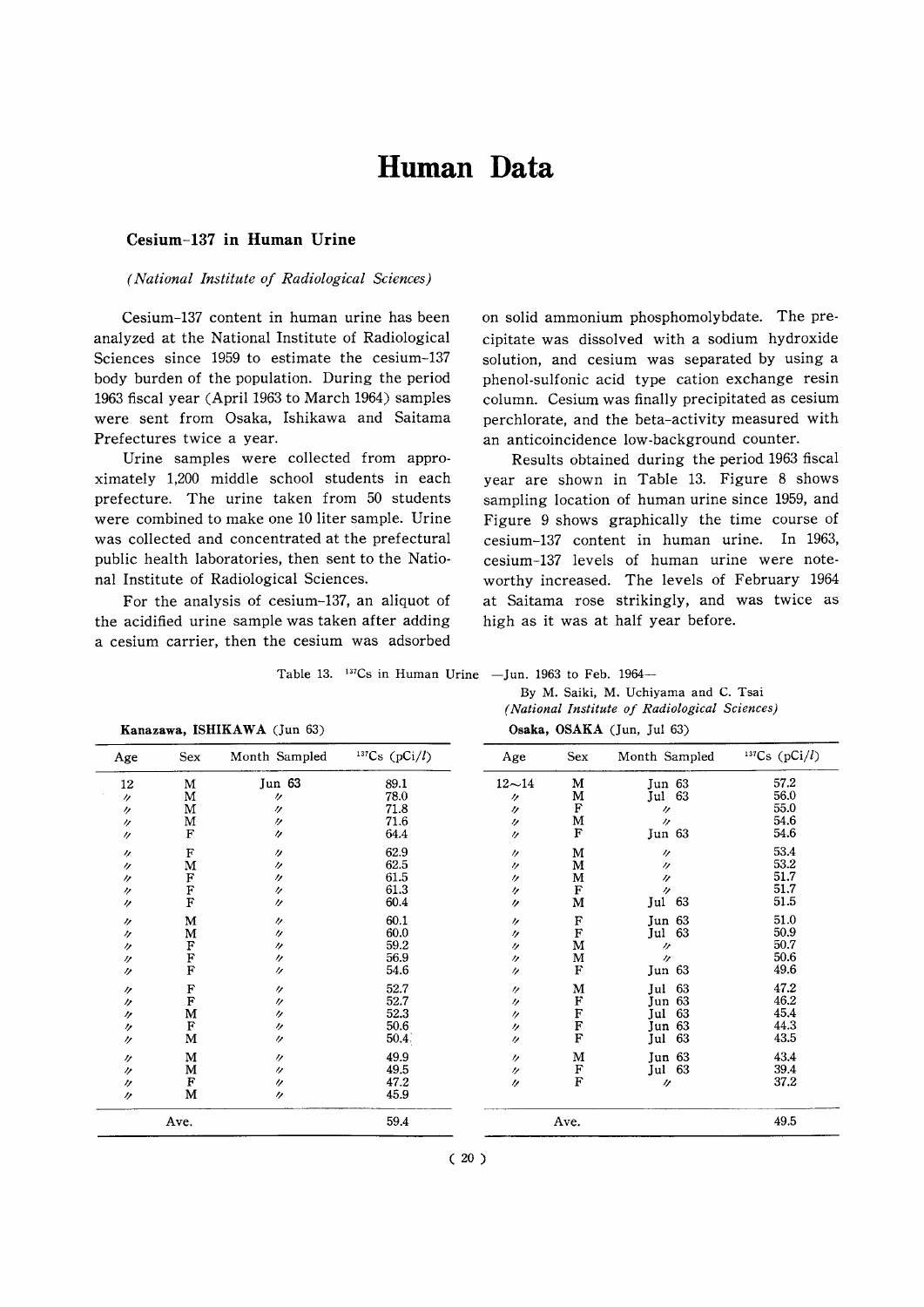|                   |                             | Ulliya, DALLAMA (Juli 00) |               |                   |                                 |                   |                 |
|-------------------|-----------------------------|---------------------------|---------------|-------------------|---------------------------------|-------------------|-----------------|
| Age               | Sex                         | Month Sampled             | 137Cs (pCi/l) | Age               | Sex                             | Month Sampled     | $137Cs$ (pCi/l) |
| $13 - 14$         | M                           | Jun 63                    | 75.6          | $12 - 13$         | F                               | Dec 63            | 84.6            |
| $12 - 13$         |                             | $\prime$                  | 73.0          | n                 | M                               | 11                | 83.3            |
| $13 - 14$         | $_{\rm F}^{\rm F}$          | 11                        | 71.1          | $^{\prime\prime}$ | M                               | 11                | 82.0            |
| $12 - 13$         | ${\bf M}$                   | $\prime$                  | 67.7          | $^{\prime\prime}$ | ${\bf F}$                       | 11                | 81.2            |
| $13 - 14$         | M                           | 11                        | 63.1          | $^{\prime\prime}$ | M                               | $^{\prime\prime}$ | 80.4            |
| $12 - 13$         | $\mathbf F$                 | $\prime$                  | 61.9          | $^{\prime\prime}$ | M                               | $^{\prime\prime}$ | 79.4            |
| $13 - 14$         | M                           | $^{\prime\prime}$         | 61.4          | $^{\prime\prime}$ | M                               | $^{\prime\prime}$ | 79.3            |
| $12 - 14$         | M                           | 11                        | 59.7          | 11                | M                               | "                 | 79.0            |
| 13                | F                           | $^{\prime\prime}$         | 59.0          | V                 | ${\bf F}$                       | $\prime$          | 78.3            |
| $12 - 14$         | M                           | 11                        | 58.7          | $^{\prime\prime}$ | M                               | "                 | 78.0            |
| $\prime$          | M                           | $^{\prime\prime}$         | 58.0          | IJ                | $\mathbf F$                     | $^{\prime\prime}$ | 74.6            |
| $\prime$          |                             | 11                        | 55.6          | $^{\prime\prime}$ | M                               | 11                | 74.2            |
| $13 - 14$         | $\frac{\text{F}}{\text{F}}$ | 11                        | 55.1          | $^{\prime\prime}$ | F                               | "                 | 74.0            |
| $12 - 13$         | F                           | 11                        | 54.6          | $^{\prime\prime}$ | $\mathbf M$                     | 11                | 73.4            |
| $^{\prime\prime}$ | M                           | "                         | 54.0          | $^{\prime\prime}$ | M                               | $^{\prime\prime}$ | 73.0            |
| $12 - 14$         | $\mathbf M$                 | $^{\prime\prime}$         | 53.6          | 11                | M                               | 11                | 70.0            |
| $12 - 13$         | M                           | "                         | 53.6          | $\prime$          | F                               | 11                | 68.7            |
| $^{\prime\prime}$ | F                           | IJ                        | 52.8          | n                 |                                 | "                 | 68.0            |
| $\prime$          |                             | $\prime$                  | 51.8          | 11                |                                 | $^{\prime\prime}$ | 65.3            |
| $12 - 14$         | $\bar{F}$                   | 11                        | 50.6          | $^{\prime\prime}$ | $\frac{\mathbf{M}}{\mathbf{F}}$ | $\prime$          | 59.1            |
| $12 - 13$         | $\mathbf F$                 | 11                        | 50.2          | $\prime$          | F<br>F<br>F                     | 11                | 58.8            |
| $12 - 14$         | M                           | IJ                        | 49.2          | 11                |                                 | n                 | 57.3            |
| $\prime$          | F                           | 11                        | 45.9          | 11                |                                 | $^{\prime\prime}$ | 57.0            |
|                   | Ave.                        |                           | 58.1          |                   | Ave.                            |                   | 73.0            |

Table 13. <sup>137</sup>Cs in Human Urine -Jun. 1963 to Feb. 1964- (continued)<br> $\Lambda$  (Jun 63) **Kanazawa, ISHIKAWA** (Dec 63) Omiya, SAITAMA (Jun 63)

Osaka, OSAKA (Dec 63)

Omiya, SAITAMAM (Feb 64)

|                   |                                     |                   | $137Cs$ (pCi/l) |                   | Sex                         | Month Sampled     | 137Cs (pCi/l) |
|-------------------|-------------------------------------|-------------------|-----------------|-------------------|-----------------------------|-------------------|---------------|
| Age               | Sex                                 | Month Sampled     |                 | Age               |                             |                   |               |
| $12 - 14$         |                                     | Dec 64            | 104.6           | $13 - 14$         | M                           | Feb 64            | 157.7         |
| $^{\prime\prime}$ | $\frac{F}{F}$                       | n                 | 101.6           | $12 - 14$         | M                           | 11                | 149.1         |
| $\prime$          | $\mathbf M$                         | n                 | 97.8            | $13 - 14$         | M                           | "                 | 144.7         |
| $^{\prime\prime}$ |                                     | 11                | 94.9            | $\prime$          | M                           | 11                | 142.6         |
| 11                | $_{\rm F}^{\rm F}$                  | $\prime$          | 91.0            | $12 - 14$         | M                           | 11                | 142.0         |
| $\prime$          | M                                   | $^{\prime\prime}$ | 88.9            | 11                | M                           | 11                | 141.1         |
| "                 | $\mathbf F$                         | $^{\prime\prime}$ | 88.7            | $\prime$          | F                           | $^{\prime\prime}$ | 135.8         |
| 11                | M                                   | 11                | 88.0            | $12 - 13$         | M                           | 11                | 134.0         |
| 11                | M                                   | n                 | 87.5            | $12 - 14$         | M                           | $^{\prime\prime}$ | 131.0         |
| $\prime$          | M                                   | $^{\prime\prime}$ | 86.4            | $^{\prime\prime}$ | $\mathbf F$                 | 11                | 128.0         |
| 11                | F                                   | $^{\prime\prime}$ | 85.7            | $\prime\prime$    | 下下下下下                       | $\prime$          | 127.7         |
| $^{\prime\prime}$ | M                                   | $^{\prime\prime}$ | 85.5            | $13 - 14$         |                             | 11                | 127.6         |
| 11                | M                                   | $\prime\prime$    | 84.9            | $\prime$          |                             | 11                | 124.0         |
| 11                |                                     | $^{\prime\prime}$ | 84.6            | $12 - 13$         |                             | "                 | 119.2         |
| 11                | $\frac{\overline{F}}{\overline{F}}$ | IJ                | 81.6            | $12 - 14$         |                             | "                 | 116.7         |
| "                 | $\mathbf F$                         | 11                | 80.9            | $\prime\prime$    | $\frac{\text{F}}{\text{F}}$ | 11                | 111.9         |
| 11                | M                                   | $^{\prime\prime}$ | 80.7            | $\prime$          |                             | $^{\prime\prime}$ | 110.4         |
| $^{\prime\prime}$ | M                                   | $^{\prime\prime}$ | 79.6            | $13 - 14$         |                             | 11                | 107.3         |
| 11                | M                                   | 11                | 78.7            | $12 - 14$         | M                           | 11                | 99.8          |
| $\prime$          | $\mathbf F$                         | $^{\prime\prime}$ | 76.7            | $\prime\prime$    | M                           | 11                | 98.5          |
| 11                | $\rm F$                             | $^{\prime\prime}$ | 73.6            |                   |                             |                   |               |
| $^{\prime\prime}$ | M                                   | 11                | 72.5            |                   |                             |                   |               |
| $^{\prime\prime}$ | M                                   | $\prime\prime$    | 72.0            |                   |                             |                   |               |
| $^{\prime\prime}$ | $_{\rm F}$                          | $\prime\prime$    | 63.5            |                   |                             |                   |               |
| Ave.              |                                     | 84.6              | Ave.            |                   |                             | 127.5             |               |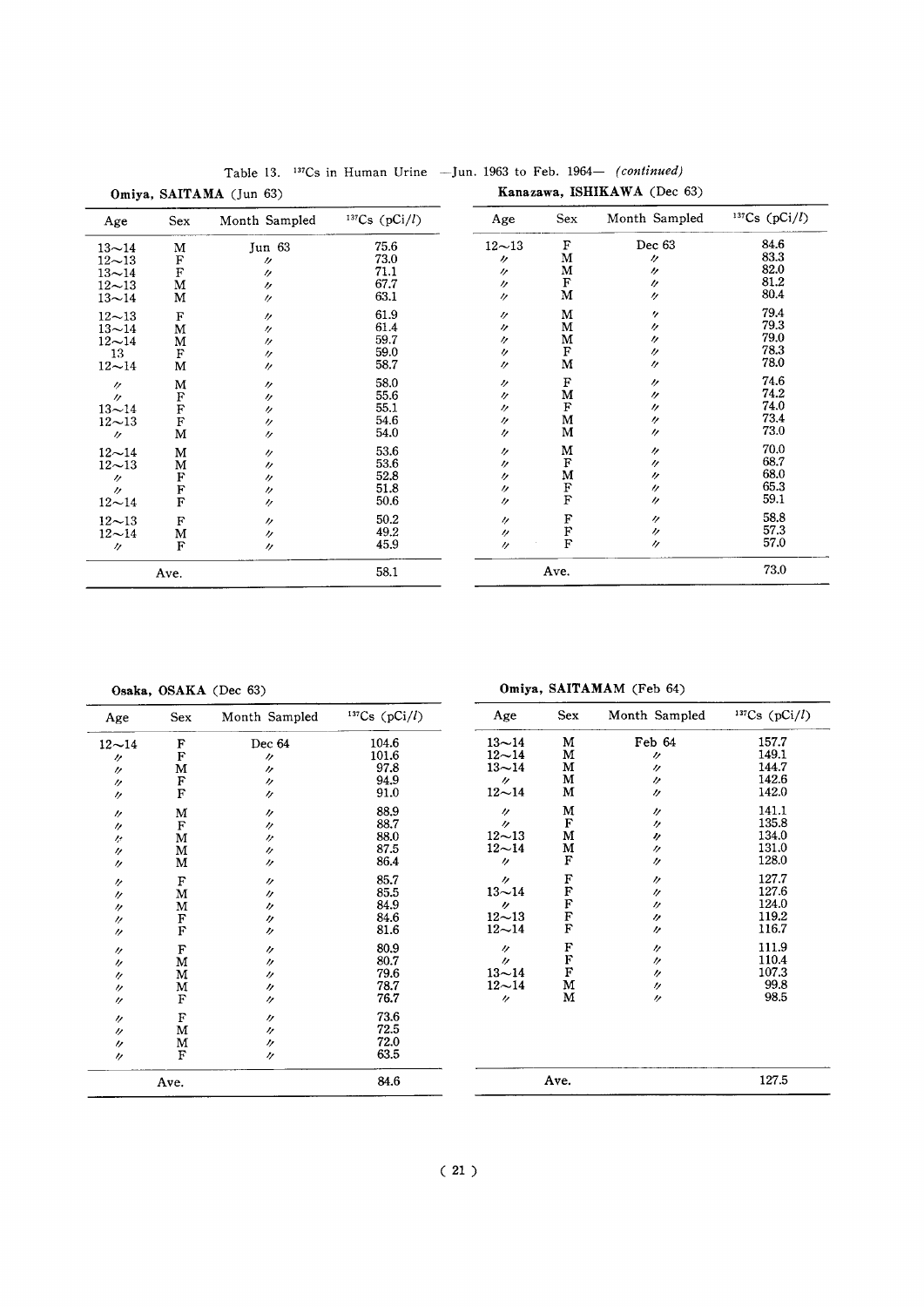#### Figure 8. Sampling Location of Human Urine



Figure 9. <sup>137</sup>Cs in Human Urine